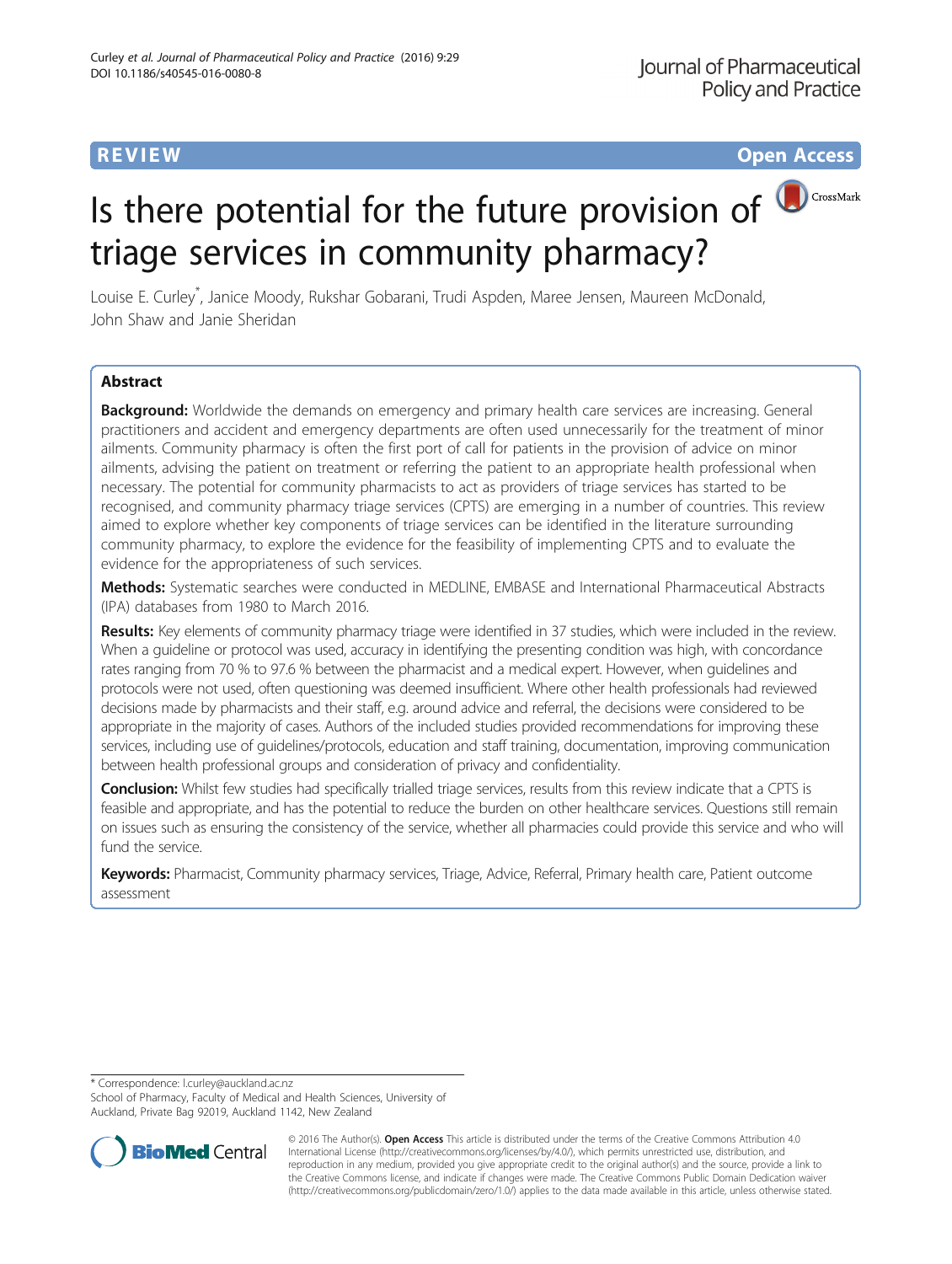## Background

The demands on primary health care services worldwide are growing [[1](#page-19-0)], largely due to an ageing population which has subsequently led to increased strain on the primary health care workforce [\[2](#page-19-0)–[5\]](#page-20-0). In order to overcome such challenges, primary health care systems have evolved to encompass new services and, in many countries, extended roles for community pharmacists [\[6](#page-20-0), [7](#page-20-0)].

Triage has traditionally been described as the sorting and allocation of treatment to casualties, particularly in battlefield and disaster situations [[8](#page-20-0)]. In this model, casualties are sorted based on a system of priority, designed to maximise the number of survivors [\[8](#page-20-0)]. The definition has been extended to refer to "The assessment of patients on arrival to decide how urgent their illness or injury is and how soon treatment is required" [[9\]](#page-20-0). An example of the latter description includes the role of nurses in emergency rooms [[8](#page-20-0)]. More recently, the term triage has been used increasingly to describe nonemergency situations in healthcare: one such example is Healthline in New Zealand, where members of the public can speak to a registered nurse who provides advice and directs patients to the most appropriate service [[10](#page-20-0)].

Community pharmacy is recognised for its role as a common first port of call for patients in the provision of advice on minor ailments [[11\]](#page-20-0), and referral to an appropriate health professional when necessary [[11\]](#page-20-0). Community pharmacies are available in most localities, often open at times when general practitioner (GP) services are not available, and no appointment is necessary to consult with a pharmacist [\[4](#page-20-0), [5](#page-20-0)]. This raises the question of whether there is an opportunity to translate the concept of triage to a formalised service provided by community pharmacists.

It could be argued that elements of triage services in community pharmacy already exist. Worldwide, a number of medicines have been reclassified from prescription-only medicines to be available over-thecounter, as medicines available only from pharmacies [[12](#page-20-0)]. Examples include chloramphenicol for the treatment of bacterial conjunctivitis [\[13\]](#page-20-0) and trimethoprim for uncomplicated urinary tract infections [\[14](#page-20-0)] in New Zealand. This reclassification enables appropriately trained pharmacists to determine when to treat and when to refer the patient to their GP or other health professional, and thus includes an element of triage, although the skills and processes used to undertake this task are not currently referred to in this way.

Developing effective triage services in community pharmacy has the potential to reduce pressure on other health services, by reducing costs associated with unnecessary use of other more expensive healthcare services, such as visits to GPs and accident and emergency departments (EDs) at hospitals. In the year 2006 to 2007, it was reported in the United Kingdom (UK) that there were 57 million consultations with GPs involving a minor ailment, which had an estimated cost of £2 billion per annum [\[6](#page-20-0)]. In addition, a separate UK-based study found that of 353 observed GP consultations, 31 % were for minor ailments, of which 59 % could have been managed in a community pharmacy [\[15](#page-20-0)].

Research undertaken in Australia found that if the resources devoted to minor ailments were dealt with through community pharmacies, this redirection of resources could potentially free-up the equivalent of 500 to 1,000 full time GPs to treat more serious health problems [[16](#page-20-0)]. In addition to GP visits, estimates have been made of the minor ailments managed in EDs and afterhours clinics, which could have been managed by a pharmacist [\[17](#page-20-0)–[20\]](#page-20-0), ranging from 5.3 % [\[17](#page-20-0)] to 8 % at EDs [[19\]](#page-20-0), and 28 % of adult attendances at afterhours primary care centres [\[20\]](#page-20-0).

The potential for community pharmacists to act as providers of triage services has started to be recognised, and community pharmacy triage services are emerging in a number of countries. For example, the Swiss Pharmacists' Association has launched netCare in a select number of pharmacies [[21\]](#page-20-0). netCare is a primary triage service using a structured decision-tree for 24 common conditions, where pharmacists can request a real-time video consultation with a doctor if necessary. In addition, minor ailment schemes have been implemented, for example, the Community Pharmacy Minor Ailments Scheme (MAS) [\[6](#page-20-0), [21](#page-20-0)], which began in Scotland and is now available at some pharmacies across the UK. These minor ailment schemes have elements of triage within their structure and formalise the primary health care role of the community pharmacist for certain minor ailments, whereby designated patients can consult a pharmacist and, if necessary, obtain a pharmacistprescribed medication from a limited formulary [\[21\]](#page-20-0). In Canada, two provinces (Nova Scotia and Saskatchewan) added minor ailments as an expanded aspect of practice in 2011. This new legislation broadened pharmacists' scope of practice, enabling them to prescribe certain medications for minor self-limiting and self-diagnosed ailments from a list of agents previously only able to be prescribed by a doctor [[22](#page-20-0)].

The aim of this review is to explore the potential for community pharmacy provision of triage services. Specific objectives were:

- To explore whether key components of triage services can be identified in literature surrounding community pharmacy
- To explore the evidence for the feasibility of implementing community pharmacy triage services (CPTS)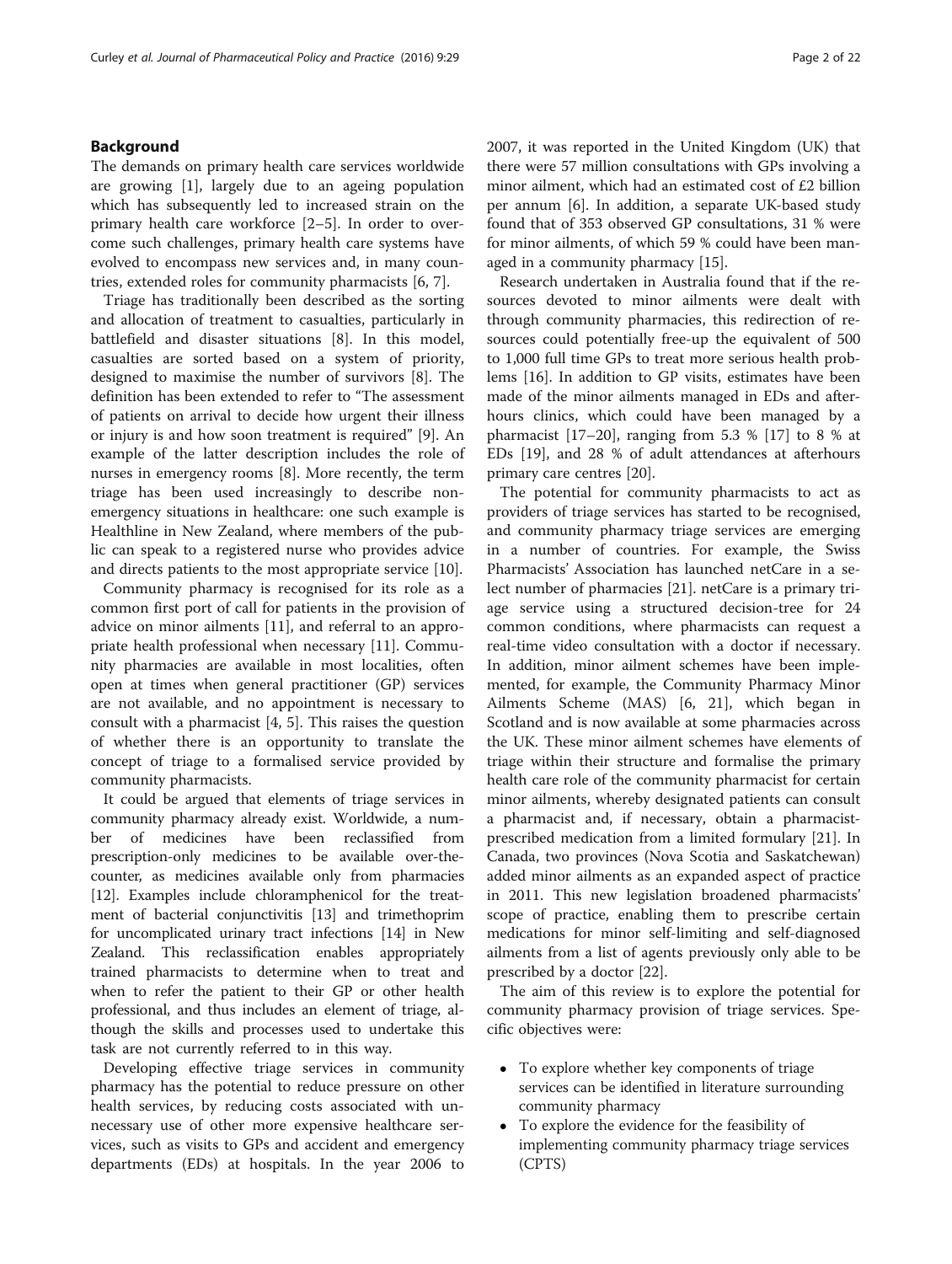To evaluate the evidence of appropriateness of such services

### Materials and methods

## Working definition of triage

For the purposes of this paper, we used a definition of community pharmacy triage reported by Chapman et al. [[23\]](#page-20-0), In their report they described triage in this way "The provision of advice about how best to manage health issues – whether with a medical product or device or with non-drug measures, whether to seek assistance from a doctor or other health professional, and with what sense of urgency – is a primary health care service commonly provided by community pharmacies".

#### Definition of appropriateness

This review aimed to evaluate the evidence of appropriateness of CPTS. For the purposes of this study, appropriateness was considered in the light of clinical appropriateness and acceptability by other health professionals and patients.

## Search strategy

We performed systematic searches in MEDLINE, EMBASE and International Pharmaceutical Abstracts (IPA) databases from 1980 to March 2016. The search strategy was designed to retrieve studies conducted on triage-like services in community pharmacy settings. Triage in community pharmacy is a relatively new and developing concept that does not have a clear definition; an initial search revealed that published literature on community pharmacy seldom uses the word triage; therefore, this review used several synonyms for the relevant activities that comprise our working definition of triage in community pharmacy to capture articles related to this concept.

Our search included both mapped and unmapped terms, which are illustrated in Fig. [1](#page-3-0). In addition, the following text words and MeSH/EMTREE terms were used to identify additional relevant papers: (Mapped terms: pharmaceutical services OR pharmacies OR pharmacist OR community pharmacy services; unmapped terms: pharmac\* OR community pharmac\* OR retail pharmac\* OR drugstore OR drug store) AND (Mapped terms: self medication OR self care OR non-prescription drugs OR behind the counter drugs OR referral and consultation OR gatekeeping OR triage OR primary healthcare OR patient centred care OR counselling; unmapped minor ailment).

## Study selection

Inclusion criteria were formulated in relation to the research aims. First, papers were included only if they referred to community pharmacy settings and included a triage service (as defined above) in patients with a first presentation of a medical complaint. We excluded studies that were not written in English, did not have a full text article available, reviews, commentaries and letters to the editor. We also excluded studies that focused on services for monitoring chronic/long term conditions or were focussed on prescription services.

## Data extraction and analysis

Two researchers (LC, JM) independently extracted study characteristics, using an extraction table. One researcher (LC) compared all extracted data and discussed discrepancies with other researchers (JShe, MM) when necessary. A summary of the data extracted from the studies is presented in Table [1.](#page-4-0) This includes the study design, aims, measurements taken, types of conditions, number of referrals and a summary of results. In addition, we recorded whether each study included the characteristics of community pharmacy triage, based on our working definition, in their study description: i.e. contact with the patient or caregiver, questions asked, urgency and level of care decided, advice given and decision made to treat or refer. Evidence of appropriateness in decision making, appropriateness of referral, adherence to referral advice, and the recommendations from the authors were extracted from the studies.

#### Results

#### Screening, selection and included studies

A diagrammatic depiction of the search strategy is included in Fig. [1](#page-3-0). The searches in MEDLINE, EMBASE and IPA resulted in a total of 3597 titles. Studies were excluded if they were not related to community pharmacy triage or did not report outcomes related to patients. Duplicates were also excluded. The remaining studies  $(n = 37)$  reported aspects of triage in community pharmacy between 1980 and 2016 (Table [1\)](#page-4-0). The studies were undertaken in the UK  $(n = 16)$ , Europe  $(n = 13)$ , Australia  $(n = 6)$ , Canada  $(n = 1)$  and Singapore  $(n = 1)$ .

Three main methodologies were used across the studies. Twenty-two of the studies in this review were cross-sectional observational studies with natural patients. Ten studies used a pseudo-patient methodology, which in our review was defined as studies where a trained person presented to a pharmacy asking for advice or a specific product as part of a predetermined case, and consultation was recorded and feedback given to the pharmacy. Lastly, questionnaires completed by healthcare providers and/or patients ( $n = 5$ ) were also used where they described the aspects of a community pharmacy triage service.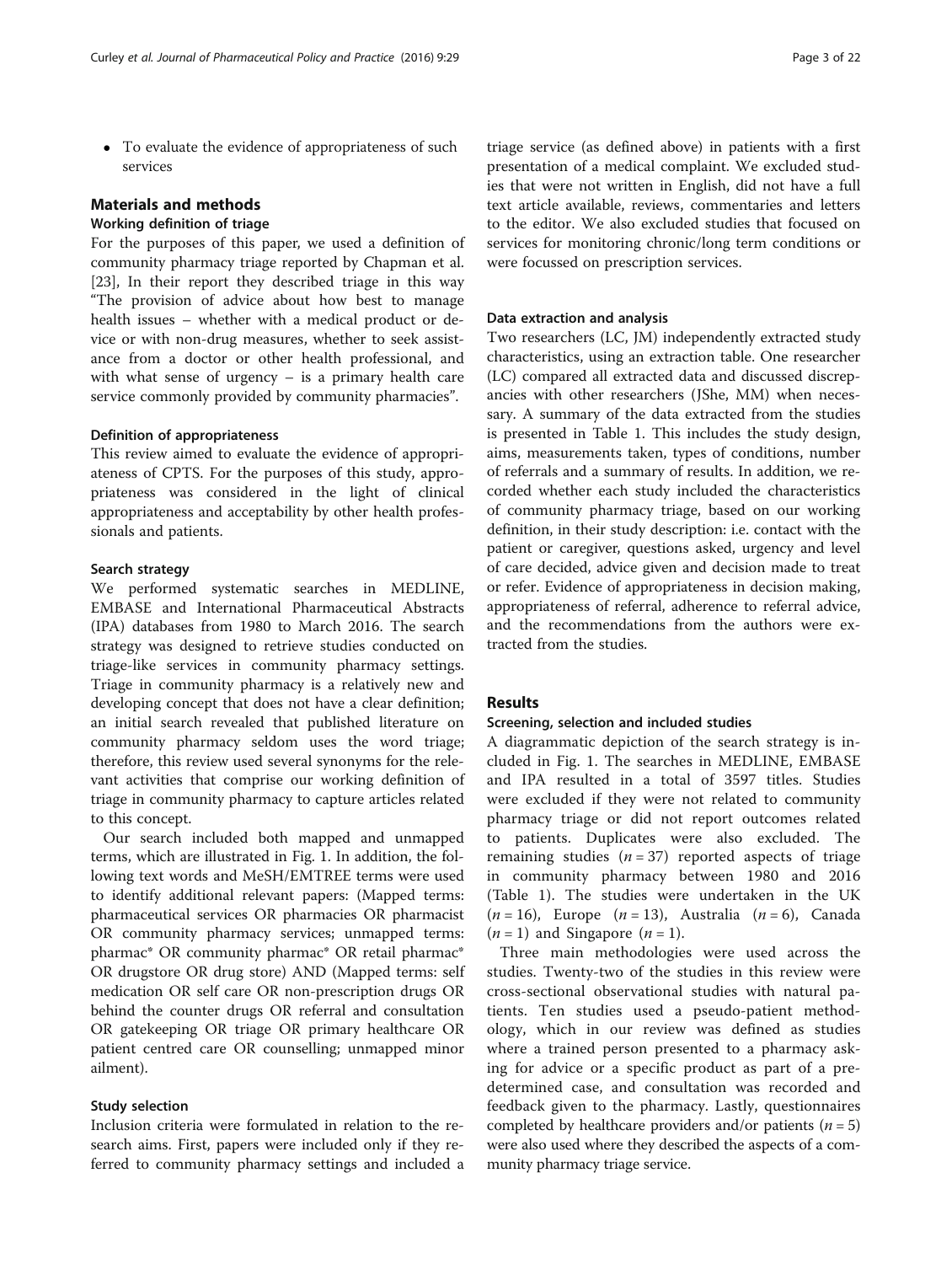<span id="page-3-0"></span>

## Types of conditions

Thirteen studies included any minor ailment in community pharmacies across a given time period, whilst others presented results on specific conditions across a time period  $(n = 24)$ . Observational studies of natural patients evaluated measures surrounding nonspecific minor ailment presentations [[11](#page-20-0), [23](#page-20-0)–[25](#page-20-0)]. Those that focused on specific condition presentations were: headache [[26](#page-20-0)], back pain [[26](#page-20-0)], head lice infestations [\[27\]](#page-20-0), two studies focussing on erectile dysfunction [[28, 29](#page-20-0)] and four on gastrointestinal presentations [\[30](#page-20-0)–[33\]](#page-20-0). All studies that used the pseudopatient methodology focussed on specific conditions: allergic conjunctivitis [[34\]](#page-20-0), diarrhoea in an infant [[35](#page-20-0)], abdominal pain [[36\]](#page-20-0), a gastrointestinal presentation [[37](#page-20-0)], headache [[36, 37](#page-20-0)], cough [[38](#page-20-0)], insomnia [[39](#page-20-0)], vaginal thrush [[40\]](#page-20-0) and three studies looked at ulcers/lesions in the mouth [[41](#page-20-0)–[43](#page-20-0)]. Four of the questionnaire-based studies investigated specific conditions: chloramphenicol use for bacterial conjunctivitis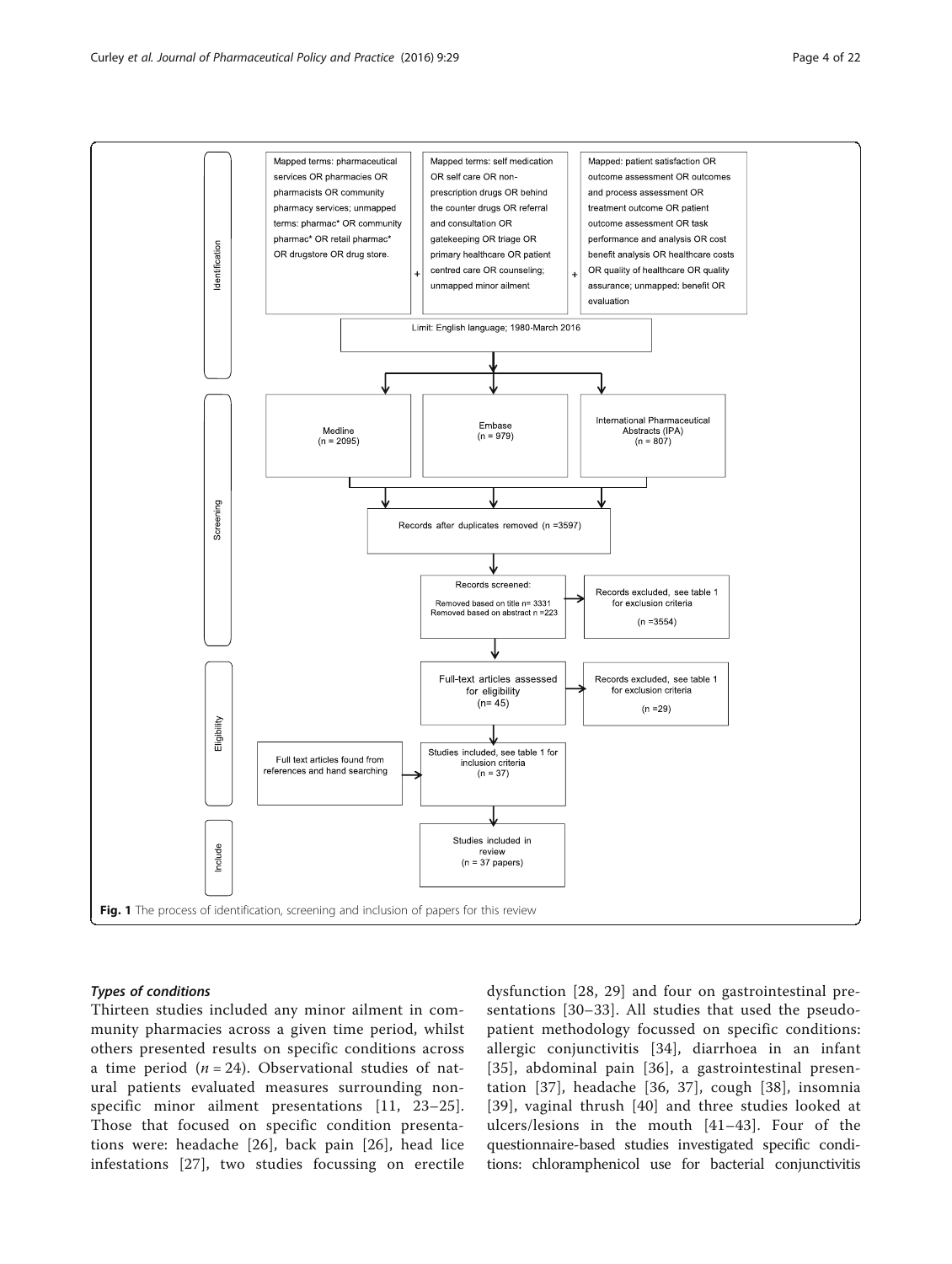<span id="page-4-0"></span>

| Author<br>(year)<br>country<br>[reference]  | Key aims                                                                                                                                                                                                                  | Study design                                                                                                                                                                                                                                                      | Measurements                                                                                                                                                                                                | Participants                                                    | Proportion<br>referred (%[n])                                                                                                                                                                | Summary of results                                                                                                                                                                                                                                                                                                                                                                                                                                                                                                                       | Characteristics of community pharmacy<br>services that match the working definition<br>of triage |                                                                 |                                                       |                |                              |
|---------------------------------------------|---------------------------------------------------------------------------------------------------------------------------------------------------------------------------------------------------------------------------|-------------------------------------------------------------------------------------------------------------------------------------------------------------------------------------------------------------------------------------------------------------------|-------------------------------------------------------------------------------------------------------------------------------------------------------------------------------------------------------------|-----------------------------------------------------------------|----------------------------------------------------------------------------------------------------------------------------------------------------------------------------------------------|------------------------------------------------------------------------------------------------------------------------------------------------------------------------------------------------------------------------------------------------------------------------------------------------------------------------------------------------------------------------------------------------------------------------------------------------------------------------------------------------------------------------------------------|--------------------------------------------------------------------------------------------------|-----------------------------------------------------------------|-------------------------------------------------------|----------------|------------------------------|
|                                             |                                                                                                                                                                                                                           |                                                                                                                                                                                                                                                                   |                                                                                                                                                                                                             |                                                                 |                                                                                                                                                                                              |                                                                                                                                                                                                                                                                                                                                                                                                                                                                                                                                          | Contact<br>between<br>community to<br>pharmacy<br>and the<br>patient or<br>caregiver/<br>proxy   | Questions<br>are asked<br>determine decided<br>the<br>diagnosis | Urgency Advice Decision<br>and level given<br>of care |                | made to<br>treat or<br>refer |
| Alkhatib<br>et al. (2015)<br>Australia [44] | To evaluate<br>pharmacists'<br>management of<br>eye infections<br>following the<br>reclassification of<br>ophthalmic<br>chloramphenicol.                                                                                  | Cross-sectional<br>postal survey<br>to a<br>randomized<br>sample of<br>community<br>pharmacies.                                                                                                                                                                   | Agreement or<br>specific information<br>by the pharmacist<br>on:<br>1. Provision of<br>ophthalmic<br>chloramphenicol<br>2. Protocol and<br>training<br>3. Pharmacist views<br>4 Demographics<br>from recall | 119 responses<br>from<br>pharmacist<br>managers/<br>proprietors | Not recorded                                                                                                                                                                                 | Pharmacists' capability<br>to treat acute bacterial<br>conjunctivitis was<br>improved and<br>pharmacists felt that<br>there was better<br>utilisation of their<br>professional skills. There<br>was improved access to<br>treatment options for<br>patients.<br>More education and<br>training was signalled by<br>some and use of protocol<br>differed by age group.<br>More sold OTC in larger<br>pharmacies in<br>metropolitan areas, no<br>change in number of<br>prescriptions for<br>chloramphenicol.<br>No evaluation of service. | $\checkmark$                                                                                     | $\checkmark$                                                    | $\checkmark$                                          | $\overline{1}$ |                              |
| Bagir et al.<br>(2011) UK [6]               | To assess what<br>A cost<br>action patients<br>using MAS would<br>analysis of<br>have taken if the<br>submitted<br>MAS had not been<br>claims data.<br>in place and to<br>One item<br>approximate the<br>net cost impact. | Patients were asked 396 patient<br>what action they<br>minimization<br>would have taken<br>if the MAS was not<br>in place. The<br>calculated net cost<br>impact of the MAS<br>questionnaire<br>using standard<br>for consumer.<br>health-care<br>reference costs. | claims were<br>recorded                                                                                                                                                                                     | Not recorded                                                    | Savings of NHS resources<br>over 1 month equated to<br>£6739.01.<br>Estimation of which<br>resources would be used<br>if not in place identified<br>GPs and EDs as the next<br>port of call. | $\checkmark$                                                                                                                                                                                                                                                                                                                                                                                                                                                                                                                             | ✓                                                                                                |                                                                 |                                                       |                |                              |
|                                             |                                                                                                                                                                                                                           |                                                                                                                                                                                                                                                                   |                                                                                                                                                                                                             |                                                                 |                                                                                                                                                                                              |                                                                                                                                                                                                                                                                                                                                                                                                                                                                                                                                          | ✓                                                                                                | ✓                                                               | ✓                                                     | ✓              |                              |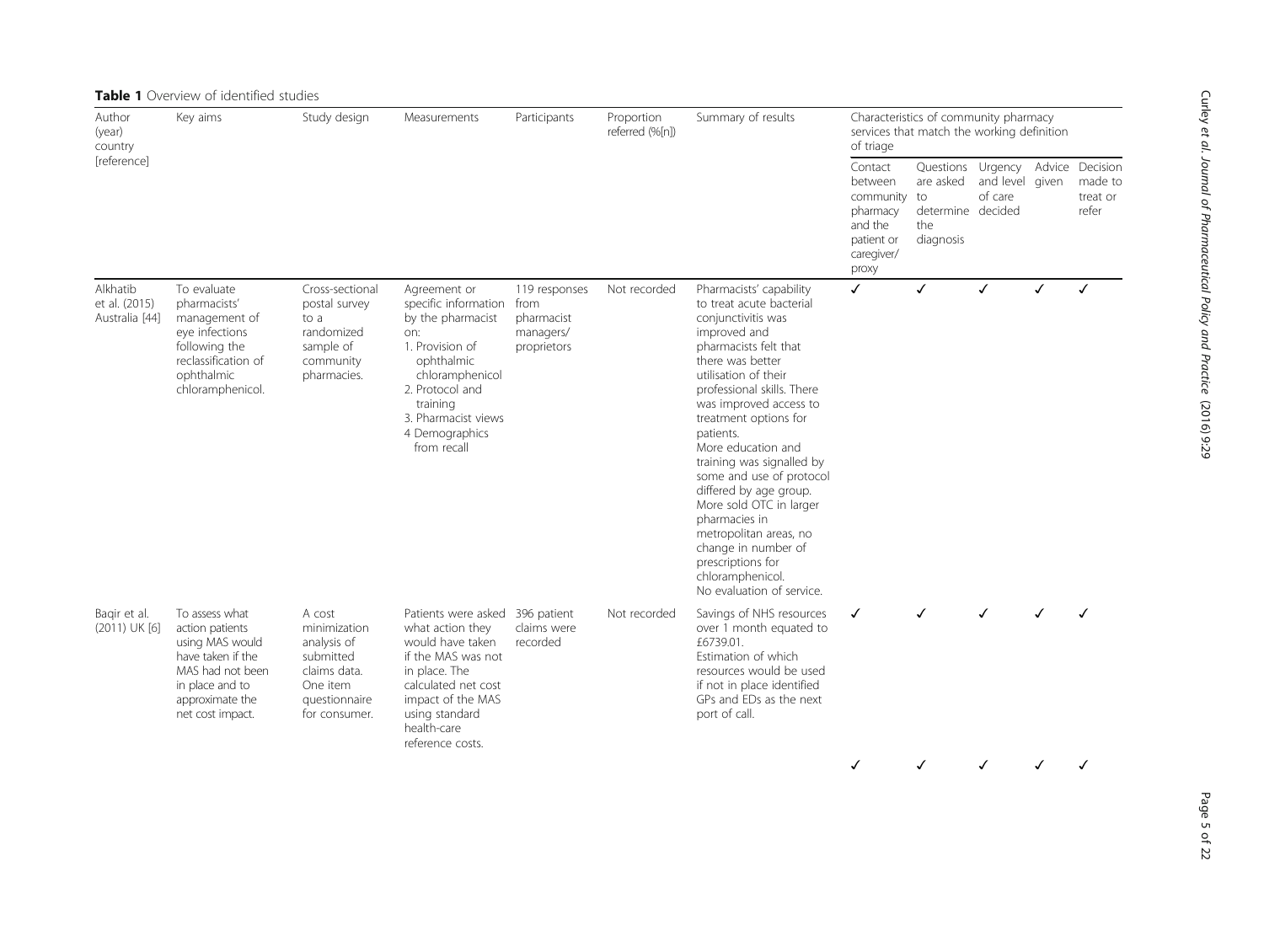| Berger et al.<br>(2005)<br>Germany [37] | To assess the<br>quality of patient<br>counselling in<br>community<br>pharmacy and<br>evaluate a new<br>method of<br>feedback. | Observational<br>study using<br>pseudo-<br>customer<br>methodology | All aspects of the<br>interview,<br>recommendation<br>and advice.                                                                                                                                                                                                   | 49 community<br>pharmacies                                 | 90 % [27] of<br>cases that<br>warranted<br>referral | More assessment was<br>conducted when patient<br>presented with symptoms<br>than a product request.<br>Some appropriate self-<br>medication advice<br>provided in 74 % of visits,<br>usually not sufficient.<br>One of the two cases the<br>optimal decision was<br>referral, whereas the other<br>case medication and<br>advice was sufficient.<br>90 % of cases that<br>warranted referral were<br>referred but only 30 %<br>with necessary urgency. |   |   |  |  |
|-----------------------------------------|--------------------------------------------------------------------------------------------------------------------------------|--------------------------------------------------------------------|---------------------------------------------------------------------------------------------------------------------------------------------------------------------------------------------------------------------------------------------------------------------|------------------------------------------------------------|-----------------------------------------------------|--------------------------------------------------------------------------------------------------------------------------------------------------------------------------------------------------------------------------------------------------------------------------------------------------------------------------------------------------------------------------------------------------------------------------------------------------------|---|---|--|--|
| Bilkhu et al.<br>(2013) UK [34]         | To determine<br>and quantify<br>questioning<br>and management<br>of a patient with<br>presumed allergic<br>conjunctivitis.     | Observational<br>study using<br>pseudo-<br>customer<br>methodology | All aspects of the<br>interview,<br>recommendation<br>and advice.<br>The type of<br>pharmacy staff who<br>was involved in<br>the consult                                                                                                                            | 100<br>community<br>pharmacies                             | 14 % [13]                                           | Average questions asked<br>$3.5 \pm 2.6$ .<br>Differential diagnosis<br>questioning and<br>management of allergic<br>conjunctivitis by<br>community pharmacies in<br>this study was lacking.<br>Referral to optometrist<br>comprised 2 % of the 100<br>pharmacies. 91 % advised<br>on treatment.                                                                                                                                                       | ✓ | ℐ |  |  |
| Blenkinsopp<br>et al. (1991)<br>UK [50] | The aims of the<br>study reported<br>evaluation of<br>pharmacist used<br>referral cards                                        | Ouestionnaires<br>completed by<br>both pharmacist<br>and GP        | 1. Usefulness and<br>acceptability of<br>the notification<br>card<br>2. The use of the<br>card in the<br>reporting of<br>suspected adverse<br>drug reactions<br>from the<br>community<br>pharmacist to the<br>GP<br>3. Acceptability and<br>value of such a<br>card | Six pharmacies,<br>15 general<br>practices in<br>two towns | Not recorded<br>% [120]                             | 71 % of patients who<br>were referred to their GP<br>by the pharmacist did so.<br>Overall, 12 % of cards<br>issued were for a<br>suspected adverse drug<br>reactions.<br>Their was a positive<br>perception of the cards<br>by all parties - patients,<br>doctors and pharmacists.<br>Of the referrals GPs felt<br>88 % of cases were<br>referred appropriately.                                                                                       | ✓ |   |  |  |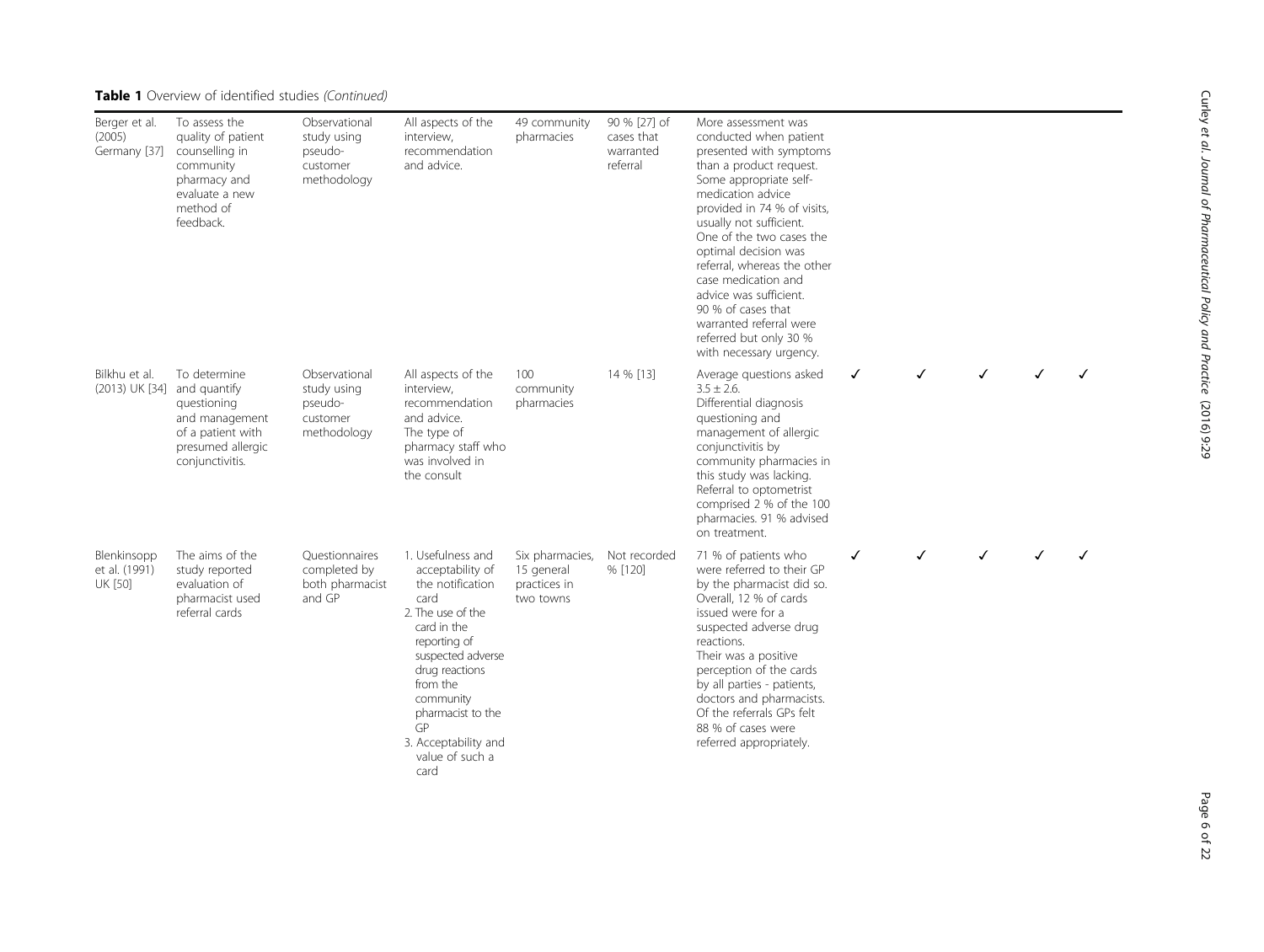| Bojke et al.<br>(2004) UK [7]                | To investigate<br>the effects of an<br>intervention to<br>provide easier<br>access to<br>pharmacists for<br>patients with<br>minor ailments.                                                       | Analysis of<br>consultation<br>numbers and<br>types. Patient<br>minor ailment<br>type and<br>influencing<br>factors. | 1. Effects of the<br>intervention on<br>the total number<br>of consultations<br>by GPs and on<br>the mix of<br>patients seen<br>by the GP<br>2. Factors affecting<br>patients' choices<br>between GP and<br>pharmacist<br>consultations for<br>minor ailments | 1521<br>consultations<br>of which 575<br>patients took<br>the pharmacy<br>option to treat<br>minor ailment | Not recorded                                                                                                                             | The total number of GP<br>consultations was<br>unaffected but the<br>intervention led to the<br>number of minor ailments<br>consultations decreasing.<br>The main reason behind<br>patient choice in<br>consulting the GP/<br>pharmacist was the type<br>of minor ailment. Distance<br>did not alter patient<br>choice. | ✓ | ✓ | J | ✓ | ✓ |
|----------------------------------------------|----------------------------------------------------------------------------------------------------------------------------------------------------------------------------------------------------|----------------------------------------------------------------------------------------------------------------------|---------------------------------------------------------------------------------------------------------------------------------------------------------------------------------------------------------------------------------------------------------------|------------------------------------------------------------------------------------------------------------|------------------------------------------------------------------------------------------------------------------------------------------|-------------------------------------------------------------------------------------------------------------------------------------------------------------------------------------------------------------------------------------------------------------------------------------------------------------------------|---|---|---|---|---|
| Chui et al.<br>(2005)<br>Singapore<br>$[53]$ | To identify<br>pharmacist's<br>approach in<br>providing advice<br>and consumers'<br>behaviour in self-<br>treatment and their<br>perception of the<br>community<br>pharmacist's<br>role in advice. | Two structured<br>questionnaires                                                                                     | The pharmacists<br>and consumers<br>were surveyed<br>independently<br>using two<br>structured<br>questionnaires.                                                                                                                                              | 44 pharmacists<br>and 181<br>patients                                                                      | 15.5 % [28]<br>said that<br>pharmacists<br>had referred<br>them to a<br>GP.                                                              | The majority of<br>pharmacists gave advice<br>on self-medication to at<br>least 10 patients per day.<br>The majority of patients<br>(90.9 %) were at least<br>somewhat satisfied with<br>advice provided.                                                                                                               |   |   |   |   |   |
| Coelho et al.<br>(2014)<br>Portugal [24]     | To determine the<br>prevalence of self-<br>medication and to<br>evaluate the clinical<br>impact of<br>pharmaceutical<br>counselling.                                                               | Cross- sectional<br>observational<br>study                                                                           | All aspects of the<br>interview were<br>recorded<br>including the<br>recommendation<br>advice and when<br>referred                                                                                                                                            | 298 patients                                                                                               | 9.1 % [27]                                                                                                                               | 51.3 % presented asking<br>for advice, 48.7 % asking<br>for a specific product.<br>9.1 % referred to GP.<br>Follow up - After 1 week<br>of pharmaceutical<br>intervention, 86.8 % had a<br>positive impact, half of<br>referred patients made GP<br>visit, 80 % of counselled<br>patients had improved<br>symptoms.     | ✓ | ✓ |   |   |   |
| Chapman<br>et al. (2010)<br>Australia [23]   | To understand the<br>nature and impact<br>of primary health<br>care that is provided<br>by community<br>pharmacies                                                                                 | Cross- sectional<br>observational<br>study                                                                           | Consultations<br>between<br>customersand<br>staff in community<br>pharmacies.<br>Interview with each with 252)<br>customer post<br>consultation and a<br>follow-up phone<br>call.                                                                             | 24 community<br>pharmacies;<br>280 customers<br>(telephone<br>contact made                                 | 4.2 % (5.6 %)<br>[12 direct (16<br>conditional)],<br>in addition<br>3 % (8.3 %)<br>[4(11<br>conditional)]<br>from proxy<br>consultations | Most elements of<br>consultation only took<br>place when a customer<br>sought advice versus a<br>product.<br>Most did not take the<br>advice of referral from the<br>community pharmacy.                                                                                                                                | ✓ |   |   |   |   |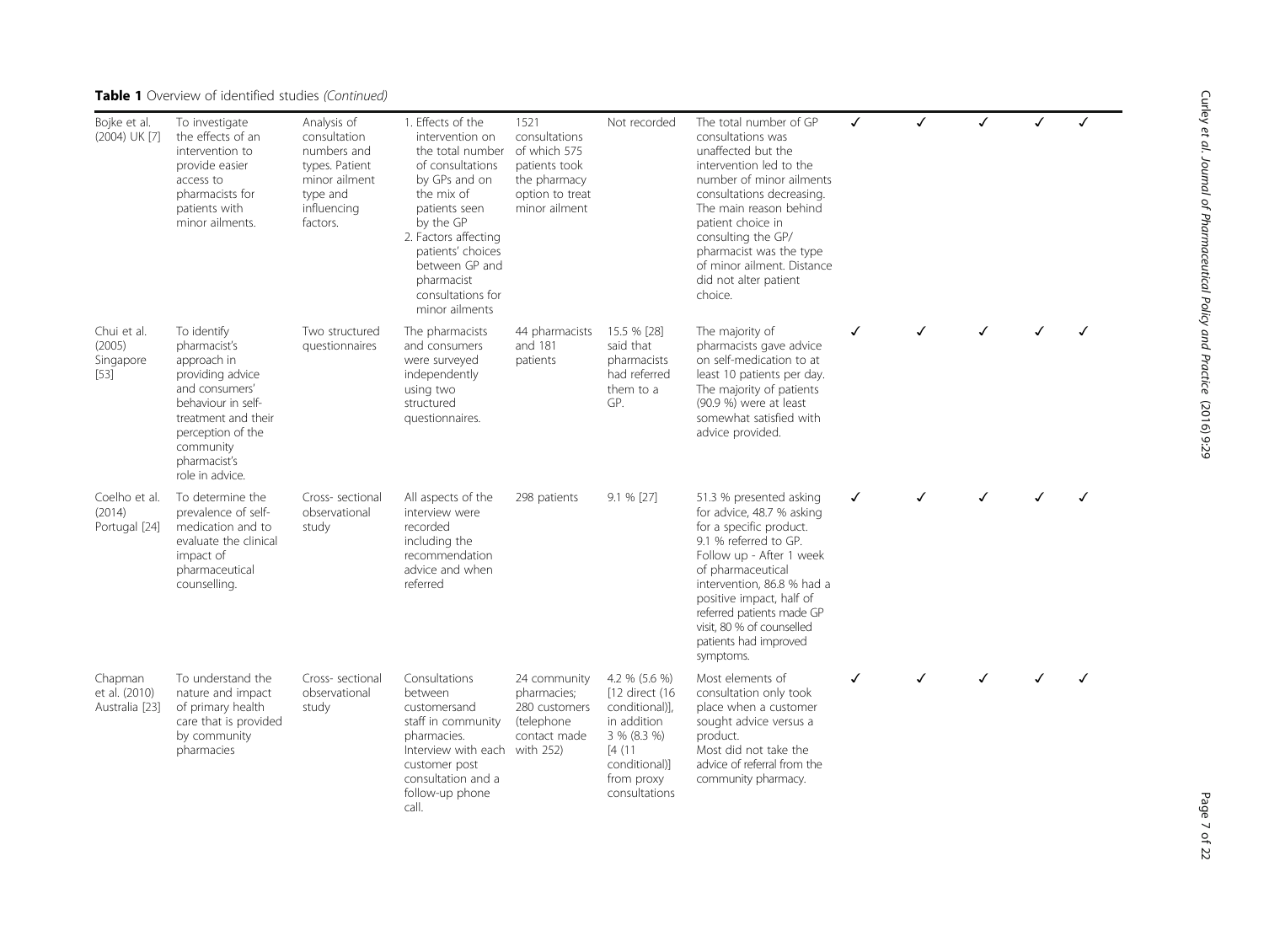on the tongue.

| <b>Driesen</b><br>et al. (2009)<br>Belgium [35] | To assess<br>management<br>of acute diarrhoea in<br>an 8-month-old baby<br>using a simulated<br>patient scenario in a<br>community pharmacy                   | Observational<br>study using<br>pseudo-<br>customer<br>methodology | This outcome was<br>assessed against<br>the three WWHAM<br>questions that<br>were defined as<br>the most essential<br>topics to be able to<br>evaluate the<br>situation                 | 101<br>community<br>pharmacies                                        | 31 % [not<br>recorded]                                                            | The majority of<br>pharmacists asked too<br>few questions to<br>adequately analyse the<br>situation. Advice was<br>given but insufficient<br>counselling on medicines.<br>31 % referral including<br>conditional, good<br>counselling on<br>dehydration. Authors<br>reported too few<br>questions asked to<br>adequately assess the<br>scenario.                                                                                                                                                       | ✓            |   | ✓ |  |
|-------------------------------------------------|---------------------------------------------------------------------------------------------------------------------------------------------------------------|--------------------------------------------------------------------|-----------------------------------------------------------------------------------------------------------------------------------------------------------------------------------------|-----------------------------------------------------------------------|-----------------------------------------------------------------------------------|--------------------------------------------------------------------------------------------------------------------------------------------------------------------------------------------------------------------------------------------------------------------------------------------------------------------------------------------------------------------------------------------------------------------------------------------------------------------------------------------------------|--------------|---|---|--|
| Erni et al.<br>(2016)<br>Switzerland<br>$[48]$  | To evaluate the<br>impact of this new<br>service as well as<br>the added value<br>for the health<br>care system.                                              | Cross- sectional<br>study                                          | Ailment, procedure<br>of the consultation.<br>treatment, patient<br>information and<br>outcomes of the<br>follow-up call on a<br>standardized form<br>submitted to the<br>study centre. | Pharmacists<br>from $162$<br>pharmacies<br>performed<br>4118 triages. | 7 % [288]<br>(17%<br>required<br>second<br>opinion of<br>medical<br>practitioner) | 4118 triages were<br>completed by 162<br>pharmacists<br>In 17 % of the cases the<br>option to have a backup<br>consultation was utilised.<br>In follow-up calls, 84 % of<br>the patients who were<br>seen only by pharmacists<br>reported complete relief<br>or symptom reduction.<br>Significant or complete<br>remission was seen in<br>84 % of the patients<br>triaged by the pharmacist.<br>9 % required another<br>medical consultation, 7 %<br>of patients needed further<br>pharmacy treatment. | ✓            | ✓ |   |  |
| Evans et al.<br>(2005) UK<br>$[41]$             | To find out<br>whether<br>community<br>pharmacy was<br>offering appropriate<br>advice to patients<br>seeking advice<br>on management<br>of a persistent ulcer | Observational<br>study using<br>pseudo-<br>customer<br>methodology | The interviewer<br>then recorded the<br>advice given and<br>noted whether the<br>source was a<br>pharmacist or a<br>pharmacy assistant                                                  | 40 pharmacists<br>and 40<br>pharmacy<br>assistants                    | Pharmacist:<br>81 % [33]<br>Pharmacy<br>assistant:<br>35 % [14]                   | The most appropriate<br>outcome would be<br>referral. Most pharmacists<br>gave the correct advice of<br>referral.<br>Pharmacy assistants gave<br>inadequate advice in<br>most cases.                                                                                                                                                                                                                                                                                                                   | $\checkmark$ | ✓ |   |  |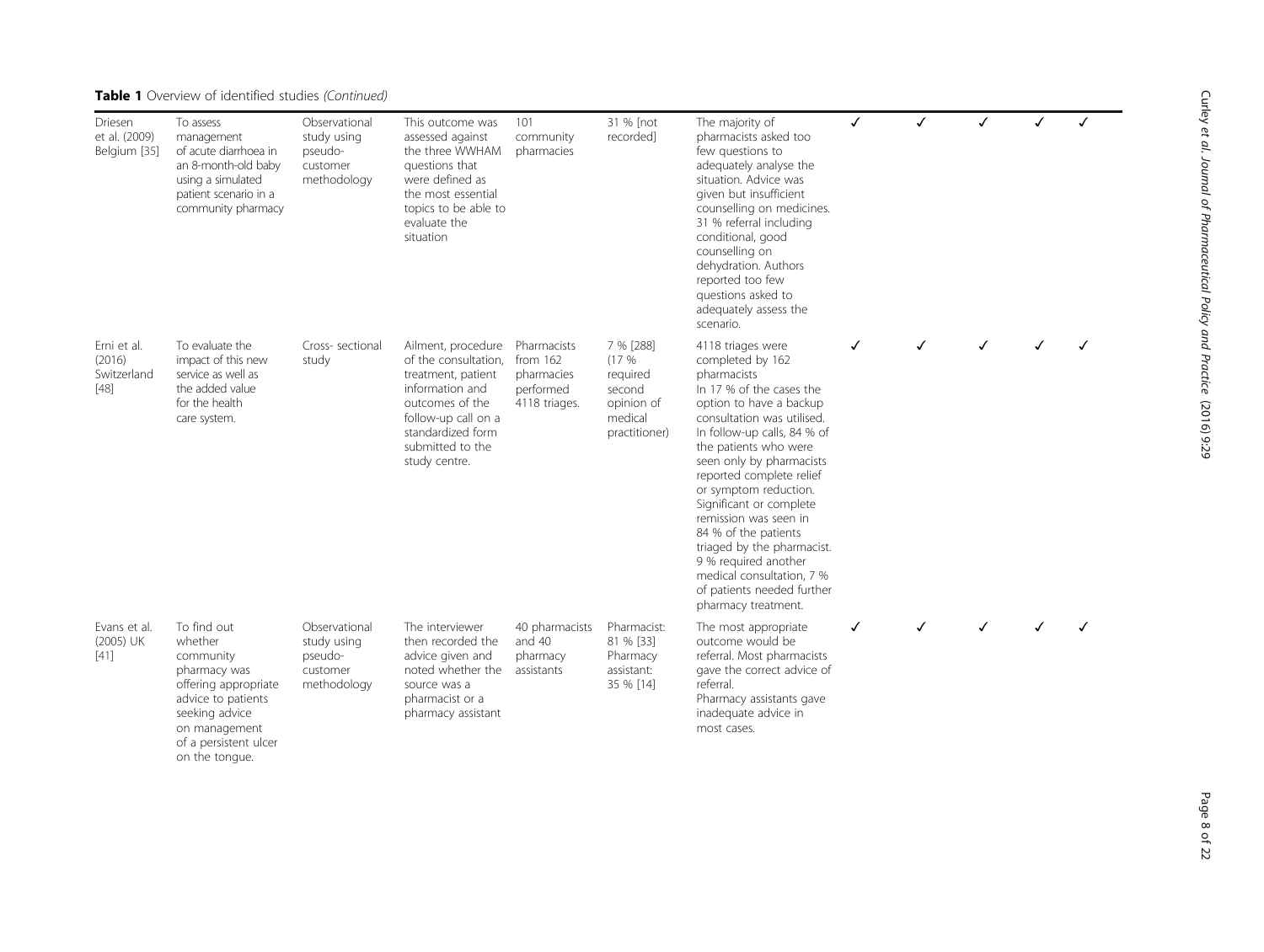| Hafejee<br>et al. (2006)<br>UK [45]   | To elucidate the<br>range of skin<br>problems currently<br>encountered<br>and knowledge<br>to deal with these          | Questionnaire<br>survey                  | Pharmacists'<br>dermatology<br>education, patient<br>resources available,<br>and the nature of<br>the skin problems<br>for which patients<br>consulted them<br>and the follow-up<br>arrangements. | 20 community<br>pharmacists<br>and 735<br>dermatological<br>presentations                 | 84 % if<br>symptoms<br>did not<br>resolve [not<br>recorded] | There is high number of<br>presentations for<br>dermatological advice,<br>and the presentations<br>are varied.<br>There is a need for more<br>focused dermatology<br>topic teaching for<br>pharmacists both at<br>undergraduate and<br>postgraduate levels. 84 %<br>of pharmacists told<br>patients to consult their<br>GP if symptoms did not<br>resolve.                                                                               | ✓ |   |  |  |
|---------------------------------------|------------------------------------------------------------------------------------------------------------------------|------------------------------------------|---------------------------------------------------------------------------------------------------------------------------------------------------------------------------------------------------|-------------------------------------------------------------------------------------------|-------------------------------------------------------------|------------------------------------------------------------------------------------------------------------------------------------------------------------------------------------------------------------------------------------------------------------------------------------------------------------------------------------------------------------------------------------------------------------------------------------------|---|---|--|--|
| Hassell et al.<br>(1997) UK<br>$[11]$ | Patients qualitative<br>views on pharmacy<br>services and roles                                                        | Ethnographic-<br>style research<br>study | Staff and patient<br>interviews and<br>non-participant<br>observations of<br>medicine and<br>health interactions                                                                                  | Ten pharmacies,<br>over 1000<br>patients<br>interviewed and<br>44 telephone<br>interviews | 6 % [not<br>recorded]                                       | Patients used pharmacy<br>instead of GP due to:<br>costs, convenience, and<br>illness seen as minor, to<br>see if pharmacist thought<br>they should see GP.<br>Pharmacists play a major<br>role in keeping minor<br>ailments out of the GPs.<br>and act as a referral<br>mechanism if necessary.<br>Follow up on a sample of<br>the patients seen to<br>check relief of symptoms/<br>resolution of problem, but<br>outcome not recorded. | ✓ |   |  |  |
| Hassell et al.<br>(2001) UK<br>$[51]$ | To assess the extent<br>to which patients<br>would visit a<br>community pharmacy<br>instead of a GP for<br>management. | Intervention<br>study                    | Transfer rates and<br>reductions in<br>general practice<br>consultations<br>for the 12<br>conditions.<br>Prescribing<br>outcomes and<br>re-consultation<br>rates.                                 | Eight<br>community<br>pharmacies,<br>1522 patients                                        | 3.6 % [21]                                                  | 37.8 % of eligible patients<br>accepted offer of transfer<br>to community pharmacy<br>for consult and treatment.<br>3.6 % referred back to GP,<br>5.7 % re-consultation<br>within 14 days.<br>Pharmacy treatment<br>acceptable and feasible                                                                                                                                                                                              | ✓ | ✓ |  |  |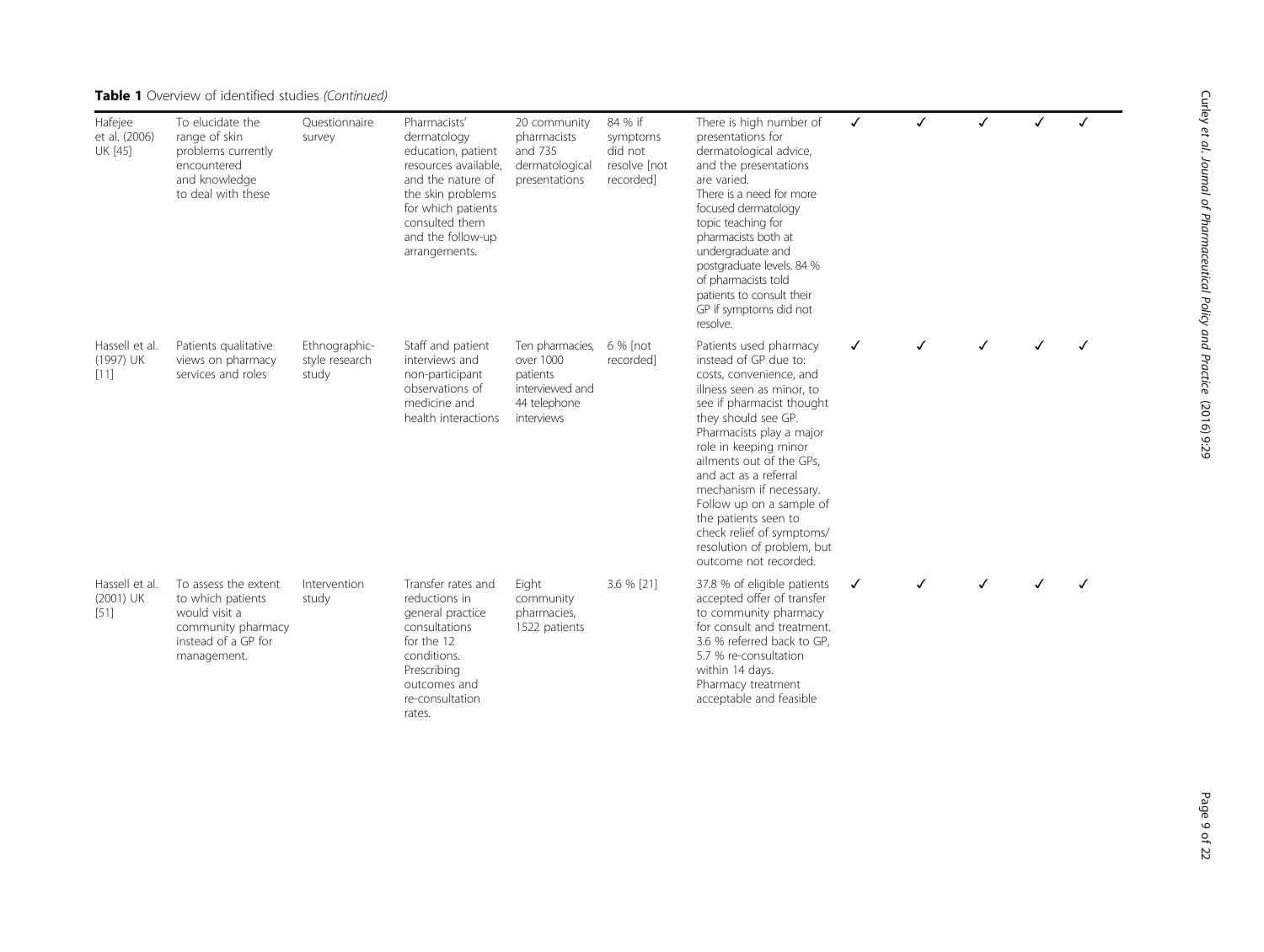| Jiwa et al.<br>(2010)<br>Australia [46]    | To characterize<br>factors affect<br>pharmacists<br>providing a referral<br>for patients with<br>lower bowel<br>symptoms to<br>consult a general<br>practitioner                                      | Ouestionnaire                                                  | Vignettes were<br>constructed around<br>6clinical variables<br>and pharmacists<br>were asked to<br>describe a<br>referral pathway.                 | 167<br>community<br>pharmacists<br>and 1503<br>vignettes | 69 % [1040]                                                                                                   | Cases presented to<br>pharmacists as vignettes.<br>Pharmacist triage was in<br>agreement with expert panel<br>in 70 % of cases. Diarrhoea<br>over referred and weight loss<br>and rectal bleeding under<br>referred.                                                                                                                                                                                 |   | ✓ |  |
|--------------------------------------------|-------------------------------------------------------------------------------------------------------------------------------------------------------------------------------------------------------|----------------------------------------------------------------|----------------------------------------------------------------------------------------------------------------------------------------------------|----------------------------------------------------------|---------------------------------------------------------------------------------------------------------------|------------------------------------------------------------------------------------------------------------------------------------------------------------------------------------------------------------------------------------------------------------------------------------------------------------------------------------------------------------------------------------------------------|---|---|--|
| Jiwa et al.<br>(2012)<br>Australia [49]    | To develop a tool<br>to assist community<br>pharmacists to triage<br>patients presenting<br>with cough                                                                                                | Assessment<br>tool<br>development<br>and pilot of<br>tool      | Leicester Cough<br>Questionnaire;<br>Pharmacy Cough<br>Assessment Tool<br>including referral<br>and follow up                                      | Four<br>pharmacies<br>and ninety-nine<br>subjects        | 37 % [37]<br>(however 18<br>more<br>qualified for<br>referral)                                                | The tool identifies<br>patients with cough who<br>might benefit from<br>medical advice and may<br>feasibly be used as an<br>initial screening tool in<br>the community pharmacy<br>setting.<br>7/37 participants who<br>were referred to their GP<br>could be confirmed to<br>have done so. Two were<br>prescribed antibiotics; one<br>was referred for a chest<br>X-ray and one to a<br>specialist. |   |   |  |
| Kippist et al.<br>(2011)<br>Australia [39] | To investigate how<br>community<br>pharmacists<br>respond to<br>complaints of acute<br>insomnia from<br>people who seek<br>self-treatment and<br>determine the<br>factors affecting<br>this response. | Observational<br>study using<br>pseudo-customer<br>methodology | Supply/non supply<br>of a sleep aid<br>and scores for<br>pharmacists for<br>skills in eliciting<br>information prior<br>to supply of<br>medication | 100<br>community<br>pharmacies                           | 4 % [4] (24 %<br>of cases<br>overall made<br>some type of<br>referral incl to<br>revisit if no<br>resolution) | Many pharmacists are<br>responding appropriately.<br>The most appropriate<br>outcome would be non-<br>supply of medicine A<br>product was supplied in<br>96 % of visits; conventional<br>medicines in 65 % of cases,<br>and herbal/ homeopathic<br>medicines 31 %.                                                                                                                                   | ✓ |   |  |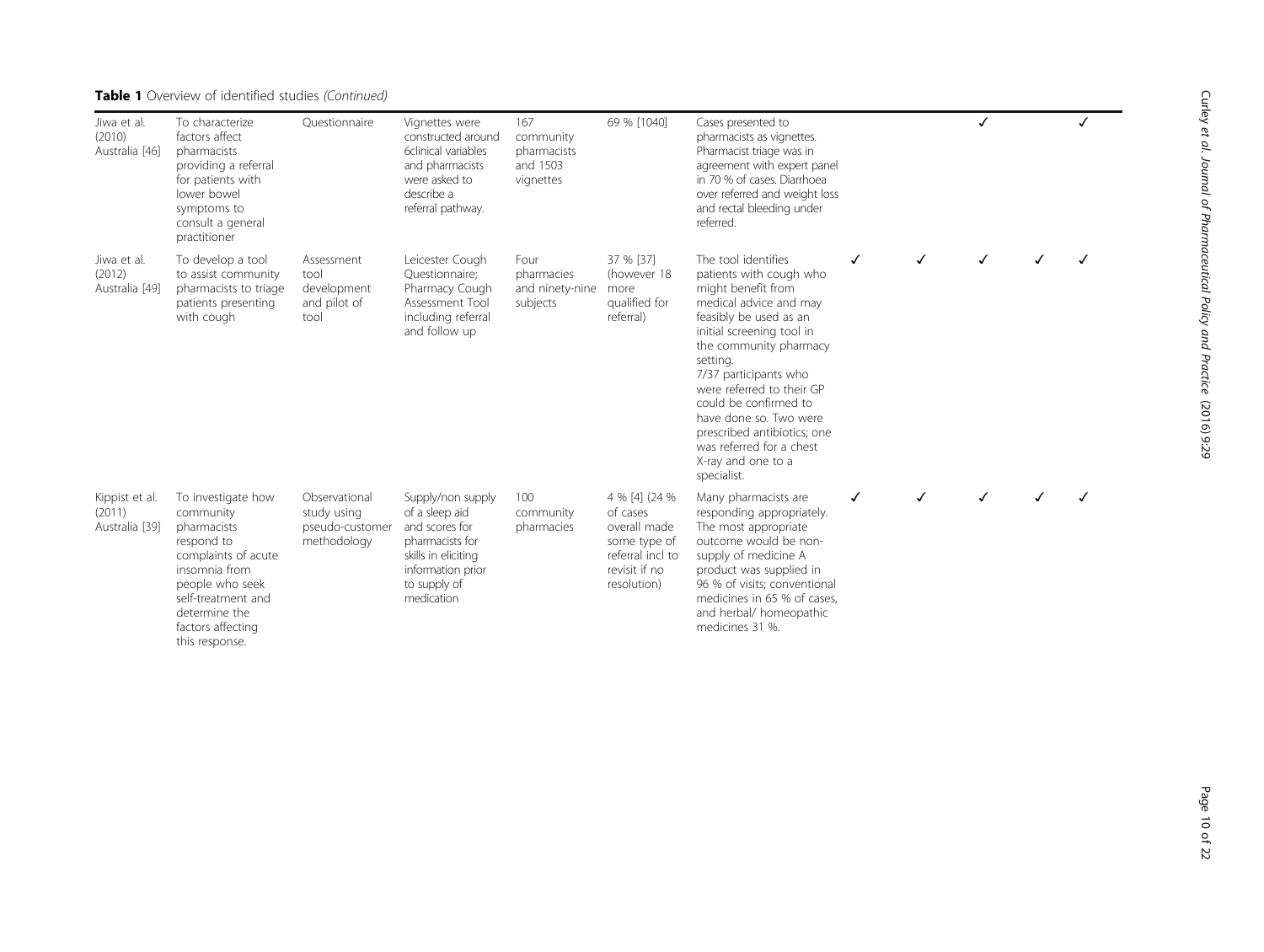| Krishnan<br>et al. (2000)<br>Germany<br>$[33]$                              | To determine<br>whether patients<br>with dyspepsia had<br>improved outcomes<br>in quality of life scores<br>comparing an<br>intervention sand a<br>control pharmacy | Observational<br>and<br>questionnaire                         | Quality of life<br>scores before<br>and after self-<br>medication.<br>Quantitative and<br>qualitative<br>evaluation of<br>pharmacist advice                           | 36 pharmacies<br>198 patients                   | 10.8 % [21]<br>and 68.7 %<br>conditional<br>referrals | Overall counselling in<br>trained pharmacies was<br>better than non-trained<br>pharmacies. In general<br>patients were asked<br>comprehensive questions<br>and provided with advice.<br>Longer consults were<br>associated with more<br>satisfied reports. However,<br>some pharmacists did not<br>provide sufficient warning<br>for those who were at risk.<br>Drug related problems<br>were not addressed<br>sufficiently. | $\checkmark$ | ✓ | J | ✓ | ✓ |
|-----------------------------------------------------------------------------|---------------------------------------------------------------------------------------------------------------------------------------------------------------------|---------------------------------------------------------------|-----------------------------------------------------------------------------------------------------------------------------------------------------------------------|-------------------------------------------------|-------------------------------------------------------|------------------------------------------------------------------------------------------------------------------------------------------------------------------------------------------------------------------------------------------------------------------------------------------------------------------------------------------------------------------------------------------------------------------------------|--------------|---|---|---|---|
| Mansell<br>et al. (2015)<br>Canada [22]                                     | To determine<br>whether patients<br>prescribed<br>such treatment by a<br>pharmacist<br>symptomatically<br>improve within a set<br>time frame.                       | Online<br>questionnaire<br>for patients                       | Demographics,<br>condition, pathway<br>to encounter,<br>outcome including<br>satisfaction and<br>further consultation<br>needed.                                      | Ninety<br>pharmacies<br>and125<br>participants. | Not recorded                                          | Trust in pharmacists and<br>convenience was the<br>most common reasons<br>for choosing a pharmacist.<br>27.2 % would have chosen<br>a physician or ED otherwise.<br>Satisfaction with the<br>pharmacist and service<br>was strong; only 5.6 % felt<br>a physician would have<br>been more thorough. The<br>condition significantly/<br>completely improved in<br>80.8 %; 4 % experienced<br>side effects.                    | ✓            | ✓ |   |   |   |
| Marklund<br>et al. (2003)<br>[32] Sweden                                    | To assess whether<br>pharmacists make<br>appropriate choices<br>with patients with<br>dyspepsia.                                                                    | Assessment of<br>referral cards                               | Demographics,<br>reason for referral,<br>assessment of<br>referral                                                                                                    | 132 patients                                    | Not recorded<br>[132]                                 | Of all of the patients who<br>were referred, the<br>assessors agreed that<br>90 % of the patients<br>should have been<br>referred to their GP.                                                                                                                                                                                                                                                                               | $\checkmark$ |   |   |   |   |
| Martin-<br>Morales<br>et al. (2013)<br>Europe<br>[Greece and<br>Spain] [28] | To assess pharmacists'<br>ability to detect<br>erectile dysfunction<br>and encourage<br>patients to seek<br>medical evaluation.                                     | Cross-sectional<br>observational<br>study in two<br>countries | Proportion of men<br>with a SHIM score<br>$\leq$ 21 and, of those,<br>the proportion who<br>visited a physician<br>and credited the<br>pharmacist for their<br>visit. | 451 patients                                    | 77 % [348]                                            | First health care<br>professional approached -<br>50 % pharmacist, 18 % GP.<br>Follow up phone call to<br>verify the quality of the<br>patient education<br>provided and whether<br>they visited GP. Less than<br>1/3 referred to GP had<br>visited                                                                                                                                                                          | ✓            |   |   |   |   |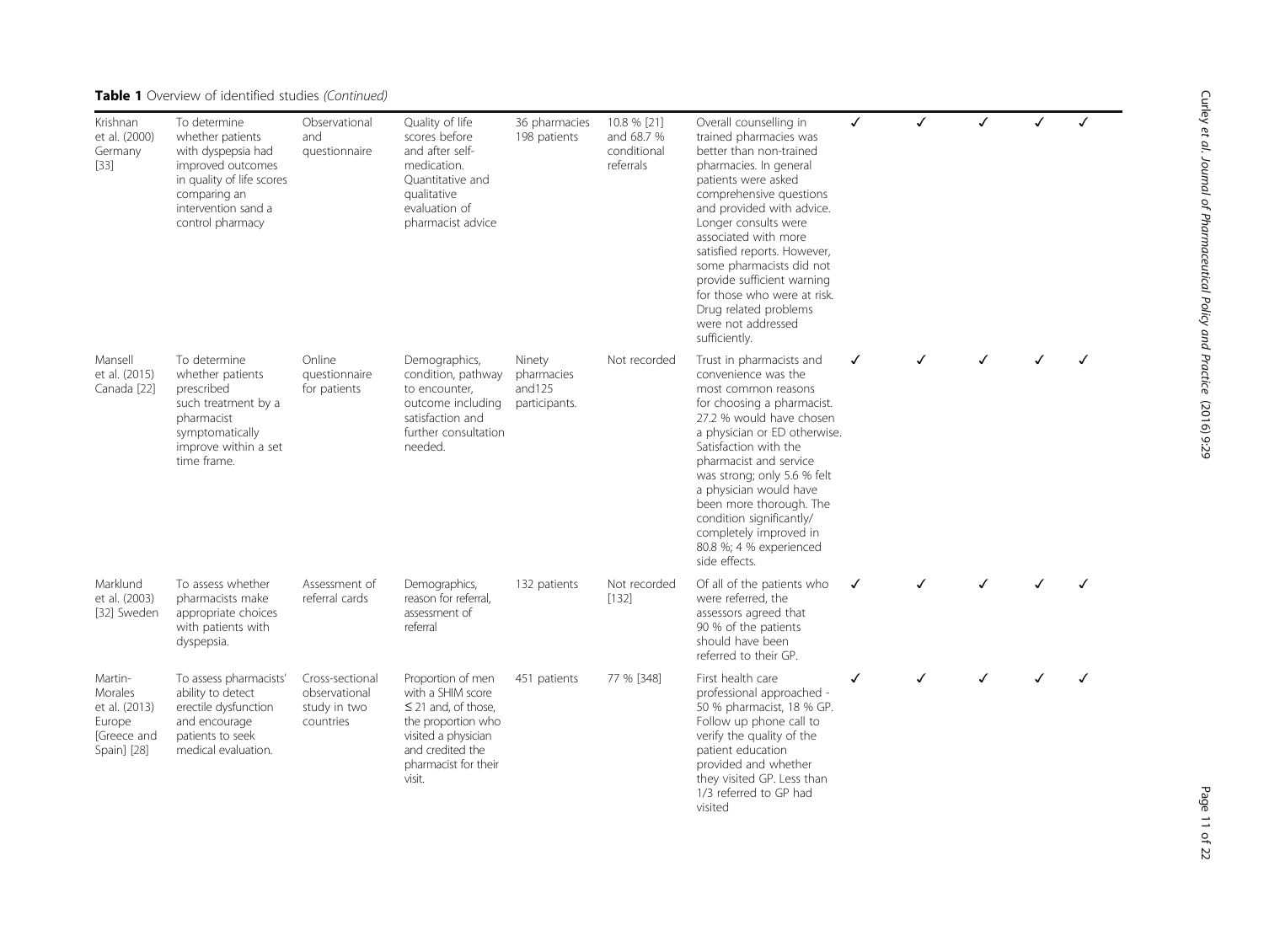| Maunder<br>et al. (2005)<br>UK [63]           | To assess the advice<br>given by pharmacists<br>on oral health and the<br>role of pharmacists in<br>oral healthcare services | Ouestionnaire                                                                                           | Pharmacy<br>characteristics,<br>products available,<br>knowledge of<br>pharmacists and<br>promotional<br>activities                                                               | 17 pharmacies                              | 94.1 % of<br>cases to see<br>the dentist<br>and, 23.5 % to<br>see the GP<br>[not recorded] | Most common<br>presentations during data<br>collection was for ulcers<br>and toothache/pain.<br>Advice was given to see a<br>dentist/Dr.<br>Albeit pharmacists had<br>little knowledge of the<br>dentists in the area or<br>emergency arrangements.<br>Pharmacists were<br>interested in having<br>protocols for<br>management of oral<br>health care. | ✓ |   |  |  |
|-----------------------------------------------|------------------------------------------------------------------------------------------------------------------------------|---------------------------------------------------------------------------------------------------------|-----------------------------------------------------------------------------------------------------------------------------------------------------------------------------------|--------------------------------------------|--------------------------------------------------------------------------------------------|--------------------------------------------------------------------------------------------------------------------------------------------------------------------------------------------------------------------------------------------------------------------------------------------------------------------------------------------------------|---|---|--|--|
| Mehuys et al.<br>(2009)<br>Belgium [30]       | The role of the<br>pharmacist in triage<br>related to upper<br>qastrointestinal<br>presentations                             | Ouestionnaire-<br>based referral<br>tool                                                                | 1. Nature of GL<br>symptoms that<br>people intend to<br>self-medicate<br>2. Prevalence of<br>alarm symptoms<br>3. Adherence to<br>referral advice<br>4. Self-reported<br>efficacy | 592 patient<br>consultations               | 21 % [124]                                                                                 | Only 51.7 % of the<br>customers, who were<br>referred, adhered to that<br>advice. Overall 48.7 % of<br>people reported symptom<br>relief and of those given<br>OTC treatment 95.1 %<br>reported relief of<br>symptoms.                                                                                                                                 |   | ✓ |  |  |
| Parmentier<br>et al. (2004)<br><b>UK [52]</b> | To evaluate a<br>scheme offering<br>pharmacy referrals<br>for minor ailments<br>in a refugee<br>community.                   | Intervention<br>study                                                                                   | The presenting<br>minor ailment and<br>corresponding<br>medication as<br>recorded by the<br>pharmacist.                                                                           | 2 community<br>pharmacies,<br>184 refugees | $1.1 \%$ [2]                                                                               | 200 vouchers were<br>distributed to 184<br>refugees. Of all the<br>referrals, there were two<br>clients who were referred<br>to the GP and two<br>advised to see the GP if<br>symptoms persisted.                                                                                                                                                      |   |   |  |  |
| Phillips et al.<br>(2001) UK [27]             | Use of community<br>pharmacy versus<br>general practice was<br>acceptable as the<br>first point of call for<br>head lice.    | Before and<br>after training<br>study and<br>questionnaires<br>to health<br>professional<br>and patient | Before and after<br>training where<br>pharmacists were<br>asked to record<br>head lice consults                                                                                   | 571 patient<br>consultations               | Not recorded                                                                               | Patients treated for head<br>lice by pharmacist rather<br>than GP. Estimated<br>savings during study<br>period of up to £52000.                                                                                                                                                                                                                        | ✓ | ✓ |  |  |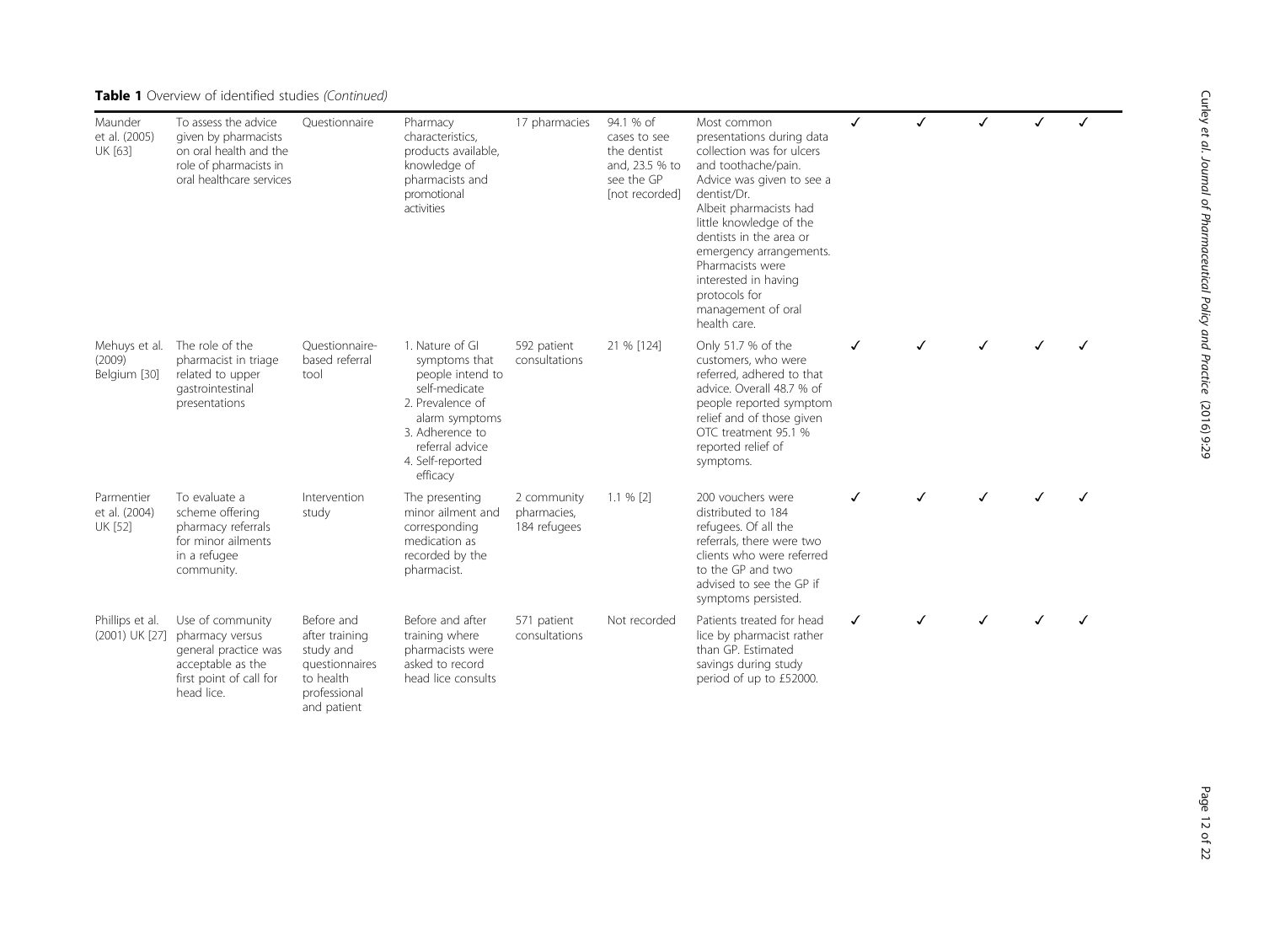| Ralph et al.                                                                                | To assess the ability<br>(2001) UK [47] of pharmacists to<br>appropriately manage<br>a range of genital<br>symptoms                                                                  | Questionnaire<br>on case-based<br>scenarios                      | Pharmacist<br>perceptions on<br>their ability to<br>manage a range<br>of genital<br>symptoms and<br>their knowledge<br>of genitourinary<br>services | 28 community<br>pharmacies                                  | 4-100 %<br>dependant on<br>the condition,<br>some with OTC<br>products | Range of symptoms/<br>conditions surveyed.<br>Focus on pharmacist<br>knowledge of<br>genitourinary services<br>nearby - low.<br>Showed that many<br>pharmacists know when<br>to refer STDs, but more<br>education on services to<br>refer to needed.        |   | ✓ | ✓ |
|---------------------------------------------------------------------------------------------|--------------------------------------------------------------------------------------------------------------------------------------------------------------------------------------|------------------------------------------------------------------|-----------------------------------------------------------------------------------------------------------------------------------------------------|-------------------------------------------------------------|------------------------------------------------------------------------|-------------------------------------------------------------------------------------------------------------------------------------------------------------------------------------------------------------------------------------------------------------|---|---|---|
| Rutter et al.<br>(2004) UK [36] whether an                                                  | To determine<br>appropriate course<br>of action was taken<br>by UK community<br>pharmacists for cases<br>of headache and<br>abdominal pain                                           | Observational<br>study using<br>pseudo-customer<br>methodology   | All aspects of<br>the interview,<br>recommendation<br>and advice                                                                                    | 28 community<br>pharmacies                                  | 53.6 % [15]                                                            | Referral was expected<br>outcome - advised in<br>53.6 % of cases. Most<br>questions asked were<br>relevant (66 %) but<br>inadequate histories<br>taken.                                                                                                     | ✓ |   |   |
| Schneider<br>et al. (2011)<br>Australia [38]                                                | Evaluation of<br>pharmacist<br>assessment<br>and triage when<br>appropriate for<br>chronic cough.                                                                                    | Observational<br>study using<br>pseudo-customer<br>methodology   | Demographic<br>details, assessment<br>questions, and<br>advice provided.                                                                            | 155<br>community<br>pharmacies                              | 38 % [59]<br>(36 % of these)<br>provided OTC<br>supply also)           | Referral was ideal<br>outcome based on<br>symptoms; only 38 % of<br>cases were referred.<br>Adequate assessment<br>increased likelihood of<br>referral. Consultations<br>conducted by<br>pharmacists were more<br>likely to lead to<br>appropriate outcome. | ℐ |   |   |
| Scully et al.                                                                               | To assess the<br>(1989) UK [43] advice offered<br>by pharmacy staff<br>with a potential<br>oral carcinoma                                                                            | Observational<br>study using<br>pseudo-customer<br>methodology   | Advice and<br>recommendation.                                                                                                                       | 57 community<br>pharmacies                                  | 8.8 % [5]                                                              | Referral was the ideal<br>outcome based on the<br>symptoms; only 8.8 % of<br>consultations were<br>advised to see a doctor<br>$(n=4)$ or a dentist $(n=1)$ .<br>after medication advice.                                                                    | ✓ |   |   |
| Symonds<br>et al. (2011)<br>Europe [UK,<br>Germany,<br>Czech<br>Republic and<br>Spain] [29] | To determine if<br>community<br>pharmacists could<br>appropriately<br>recommend<br>suitability for<br>supply of sildenafil<br>50 mg for the<br>treatment of erectile<br>dysyfunction | Cross-sectional<br>observational<br>study of natural<br>patients | Concordance rate<br>between pharmacist<br>and physician<br>recommendations.                                                                         | 53 pharmacists,<br>13 physicians<br>and 346<br>participants | Not recorded                                                           | Agreement between<br>pharmacist, GP and<br>specialist<br>recommendations<br>assessed. 90 % of cases<br>specialist agreed<br>pharmacist gave an<br>acceptable<br>recommendation.                                                                             | ✓ |   |   |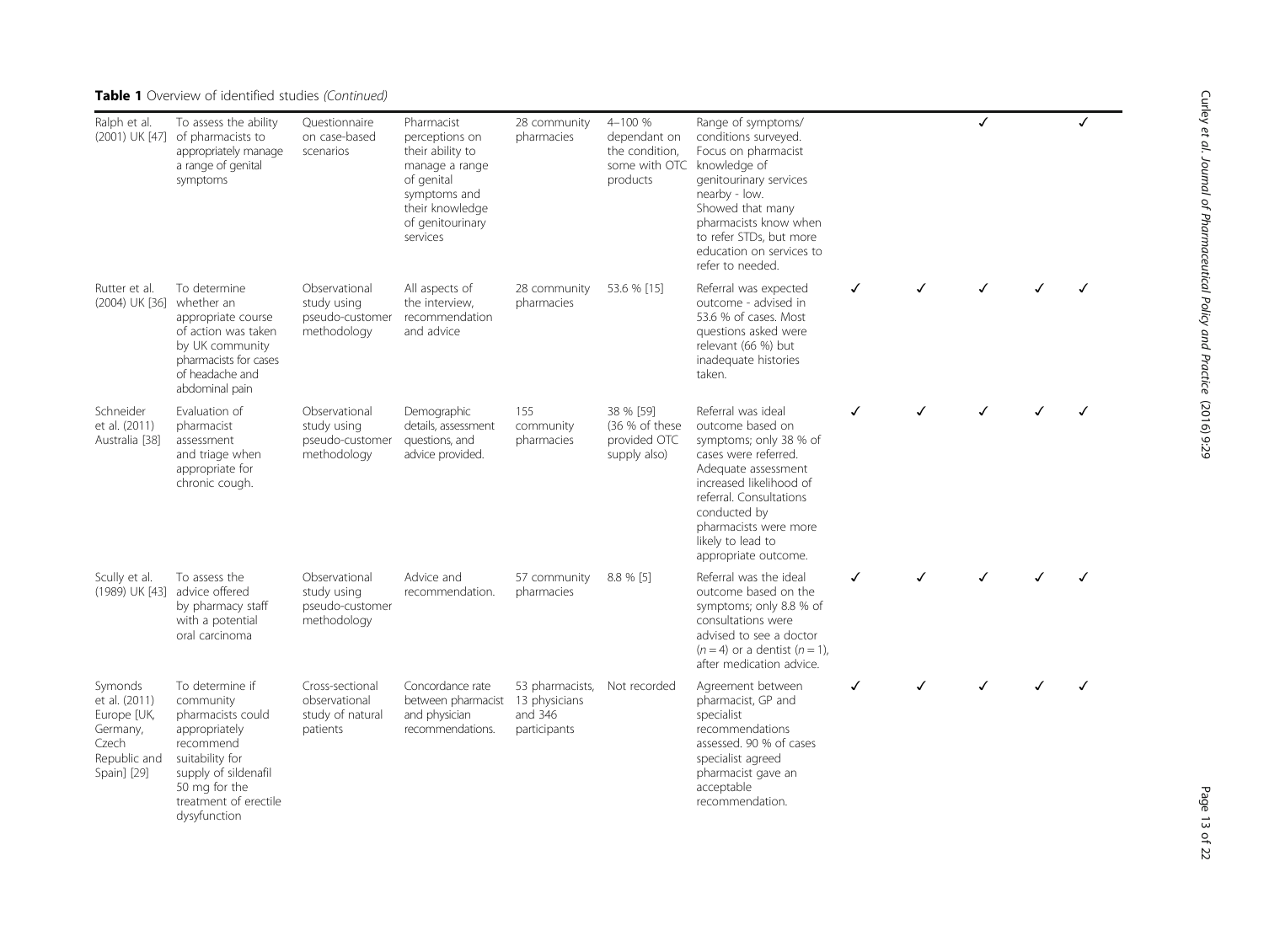| Varela-<br>Centelles<br>et al. (2012)<br>Spain [42] | To assess whether<br>pharmacies and<br>herbalist's shops were<br>offering appropriate<br>advice for patients<br>seeking guidance on a<br>potentially malignant<br>oral lesion                 | Observational<br>study using<br>pseudo-customer<br>methodology | Individual<br>interaction with<br>the interviewee<br>according to a<br>previously prepared<br>script and details<br>were recorded                                                                                                                                                                 | 306 community<br>pharmacies<br>and 154<br>herbalist shops                                                                              | 27.5 % [84]<br>referrals and<br>36.3 % [111]<br>referrals in<br>addition to<br>OTC sale | The most appropriate<br>outcome was referral.<br>Community pharmacies<br>referred more than<br>herabalists. Pharmacy<br>assistants were more<br>likely to recommend<br>OTC remedies (55.6 % vs.<br>13 %) and significantly<br>less likely to refer than<br>were pharmacists. | ✓            |   |  |  |
|-----------------------------------------------------|-----------------------------------------------------------------------------------------------------------------------------------------------------------------------------------------------|----------------------------------------------------------------|---------------------------------------------------------------------------------------------------------------------------------------------------------------------------------------------------------------------------------------------------------------------------------------------------|----------------------------------------------------------------------------------------------------------------------------------------|-----------------------------------------------------------------------------------------|------------------------------------------------------------------------------------------------------------------------------------------------------------------------------------------------------------------------------------------------------------------------------|--------------|---|--|--|
| Vella et al.<br>(2009) Malta<br>$[26]$              | To design two<br>protocols to help<br>pharmacists care for<br>consumers seeking<br>treatment for<br>headache and back<br>pain and assess<br>pharmacists'<br>management of<br>these conditions | Observational<br>study using<br>pseudo-customer<br>methodology | Data for each case<br>and divergence<br>from protocol                                                                                                                                                                                                                                             | 10 pharmacies<br>and 212 patient<br>interventions                                                                                      | Not recorded                                                                            | Compliance higher when<br>pharmacists responded to<br>symptoms than when<br>product asked for by<br>name - less advice given<br>when product requested.                                                                                                                      | $\checkmark$ | √ |  |  |
| Watson et al.<br>(2015) UK<br>[64]                  | To compare health-<br>related and cost-<br>related outcomes of<br>consultations for<br>symptoms suggestive<br>of minor ailments in<br>EDs, GPs and<br>community<br>pharmacies.                | Cross-sectional<br>study                                       | 1. Whether health-<br>related and cost-<br>related outcomes<br>differ between<br>settings.<br>2. Whether<br>satisfaction<br>with index<br>consultation is<br>associated with<br>health-related<br>outcomes.<br>3. What factors<br>(triggers)<br>influence<br>patients' choice<br>of care setting. | 377 patients<br>participated,<br>recruited from<br>EDs (81),<br>general<br>practices (162)<br>and community<br>pharmacies<br>$(134)$ . | Not recorded                                                                            | Symptom resolution was<br>similar across all three<br>settings: ED (37.3 %), GP<br>(35.7 %) and pharmacy<br>(44.3 %). Mean overall<br>costs per consultation<br>were significantly lower<br>for pharmacy                                                                     | ✓            | ✓ |  |  |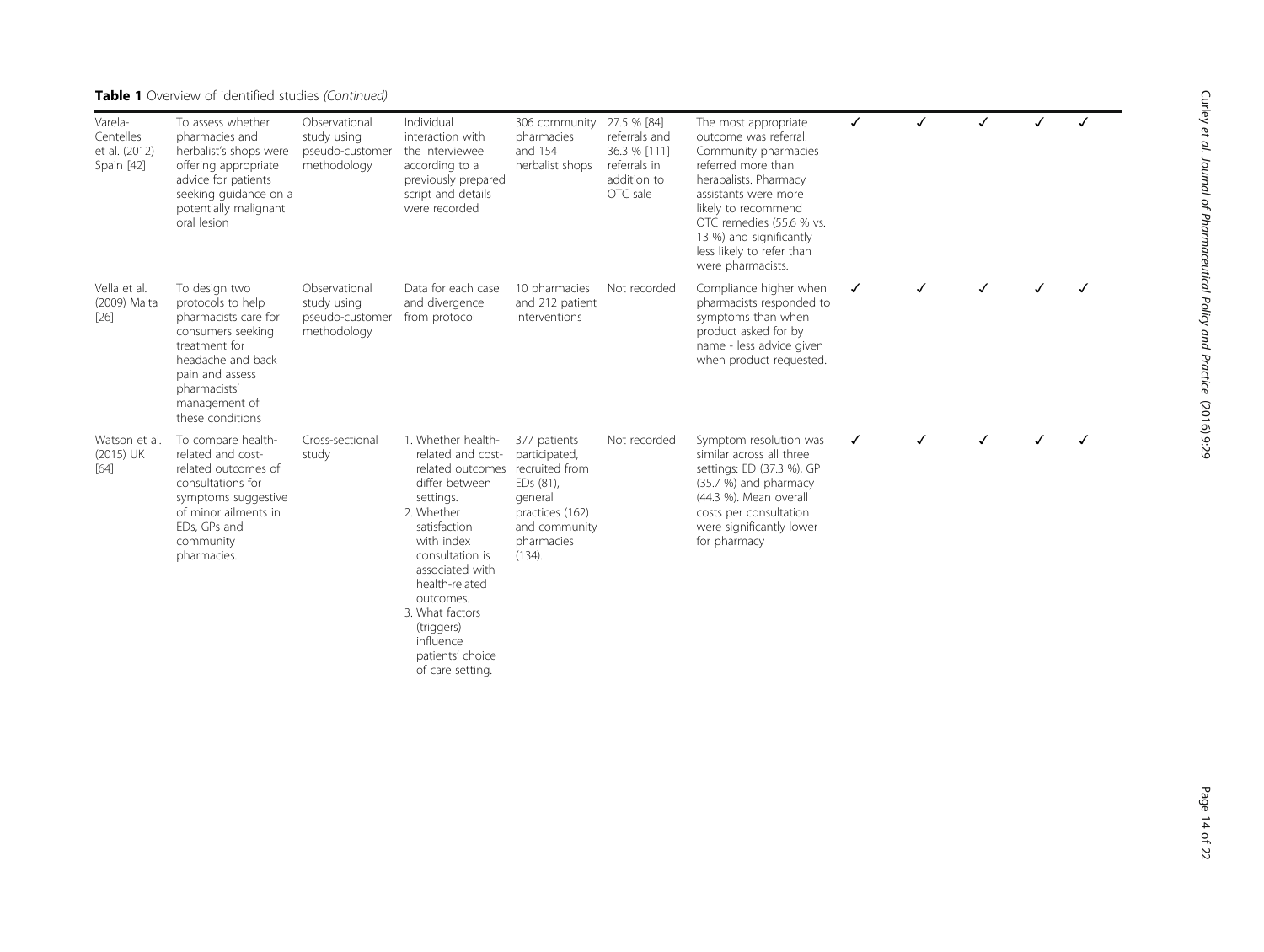|  |  | Table 1 Overview of identified studies (Continued) |  |  |
|--|--|----------------------------------------------------|--|--|
|--|--|----------------------------------------------------|--|--|

| Watson et al.<br>(2016) UK                 | To assess what<br>factors predicted<br>whether the<br>supply of a guideline<br>compliance for the<br>supply/non-supply of<br>non-prescription<br>medicines. | Observational<br>study using<br>pseudo-customer<br>methodology                                                               | The questions<br>asked during the<br>consultation and<br>the outcome of the<br>consultation                        | 351 patient<br>visits (but some<br>missing data) | Not recorded | WWHAM questioning<br>was associated with<br>appropriate outcome.<br>After adjusting for<br>WWHAM scoring the<br>outcome was twice as<br>likely to have an<br>appropriate outcome<br>than other consultations.<br>The likelihood of an<br>appropriate outcome<br>increased if the<br>consultation was<br>conducted by the<br>pharmacist | ✓ | ✓ |  |  |
|--------------------------------------------|-------------------------------------------------------------------------------------------------------------------------------------------------------------|------------------------------------------------------------------------------------------------------------------------------|--------------------------------------------------------------------------------------------------------------------|--------------------------------------------------|--------------|----------------------------------------------------------------------------------------------------------------------------------------------------------------------------------------------------------------------------------------------------------------------------------------------------------------------------------------|---|---|--|--|
| Westerlund<br>et al. (2003)<br>Sweden [31] | To measure the<br>outcomes of a<br>counselling<br>model for<br>dyspepsia                                                                                    | Observational<br>study using<br>pseudo-customer<br>methodology                                                               | All aspects of<br>the interview,<br>recommendation<br>and advice and a<br>follow up interview<br>by research staff | 33 pharmacy<br>staff and 319<br>patients         | 12 % [39]    | A counselling model to<br>discover and resolve<br>problems related to<br>symptoms and drug<br>use appeared to have a<br>favourable impact on<br>outcomes. Patient<br>outcome: Only 1/5<br>customers referred<br>contacted GP, 2/3<br>reported feeling better<br>following self- care advice.                                           | ✓ | ✓ |  |  |
| Westerlund<br>et al. (2007)<br>Sweden [25] | To assess the quality<br>of self-care from<br>pharmacist using IT<br>clinical quidelines                                                                    | Cross-sectional<br>study, where<br>outcomes were<br>reviewed by a<br>doctor and<br>follow-up with<br>the patient<br>occurred | Ouestions asked and<br>information given<br>Follow-up with the<br>patient                                          | 10 pharmacists<br>and 250<br>customers           | Not recorded | Self-care counselling<br>when supported by<br>IT-based clinical guidelines<br>is high.<br>Independent assessment<br>found a 97.6 % of the<br>consultations were<br>appropriate.<br>Follow-up found that<br>there was a favourable<br>feedback from patients.<br>Referrals were not<br>included in this study                           | ✓ | ✓ |  |  |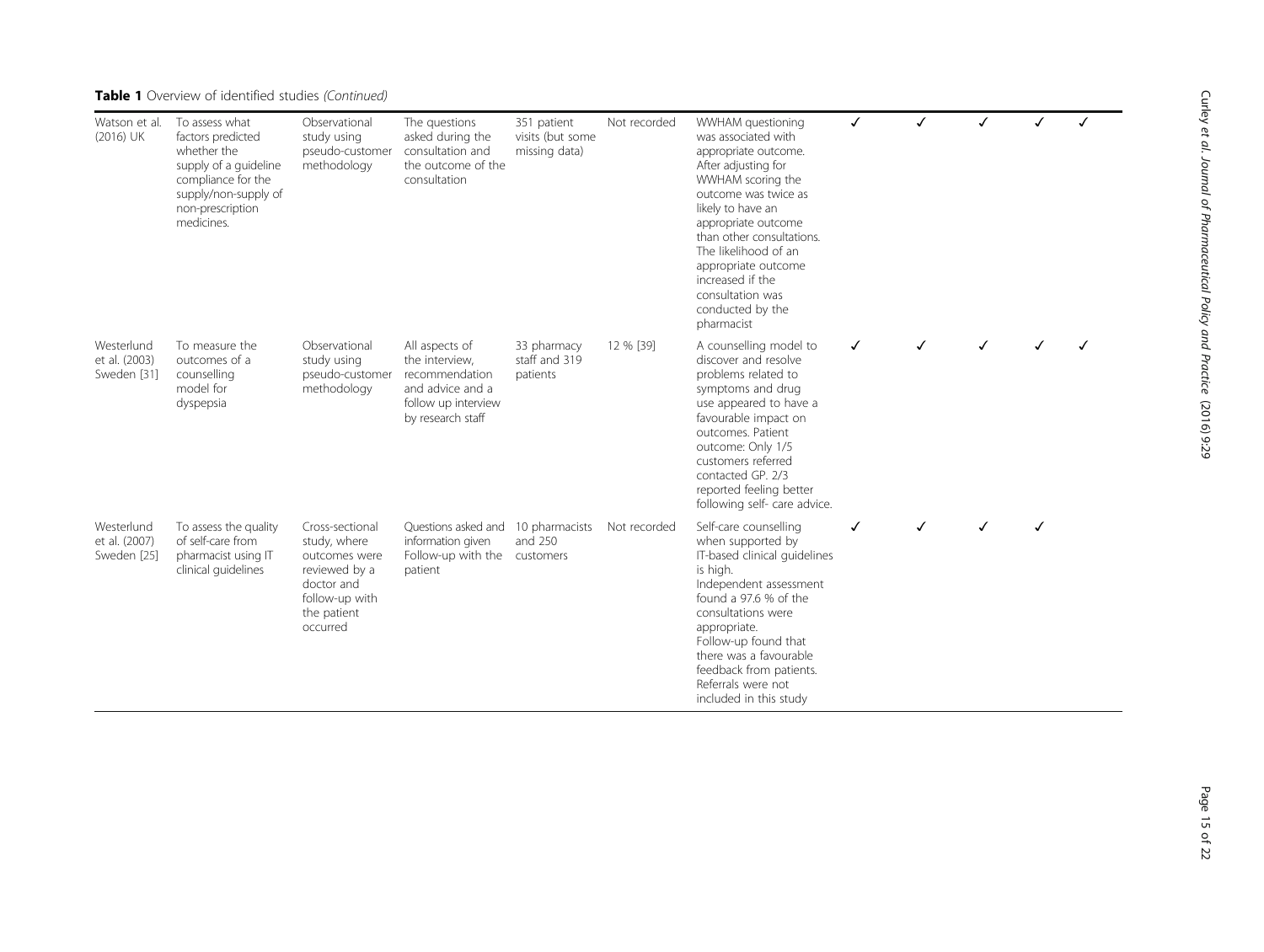[[44](#page-20-0)], dermatological conditions [\[45](#page-20-0)], lower bowel conditions [\[46\]](#page-20-0) and genital conditions [[47](#page-20-0)].

#### Evidence for decision making

Appropriate diagnosis Appropriate decision-making with regards to treatment or referral requires eliciting a patient's relevant history via questioning. The appropriateness in decision making was evaluated by two main methods, observing community pharmacy staff actions with the use of specific guidelines or protocols and observing community pharmacy staff actions without their use.

Ten of the studies used current or newly developed guidelines which covered asking appropriate questions and differentially diagnosing presenting conditions, and identifying requirements for referral [\[25](#page-20-0), [26](#page-20-0), [28](#page-20-0)–[32](#page-20-0), [44](#page-20-0), [48](#page-20-0), [49](#page-20-0)]. Other studies evaluated decision-making by recording the number of questions asked and comparing them with a pre-determined list of questions [[33](#page-20-0), [34, 36](#page-20-0)–[40](#page-20-0)]; and/or the use of mnemonics such as WWHAM (Who is it for? What are the symptoms? How long? Action tried? Medications taking?) [[24](#page-20-0), [35](#page-20-0), [40\]](#page-20-0).

When a guideline or protocol was used, accuracy in identifying the presenting condition was high with concordance rates ranging from 70 % to 97.6 % [[25](#page-20-0), [28, 29](#page-20-0), [32\]](#page-20-0). In comparison, in studies where no specific guidelines/protocols were used, the authors of those studies concluded that too few questions had been asked to obtain sufficient information to undertake a valid analysis [[34](#page-20-0)–[36](#page-20-0)]. For example, results from the study by Berger et al. [\[37\]](#page-20-0) found that 95 % of community pharmacy staff asked at least one question to assess the diagnosis in patients presenting with a condition, but only 47 % in a case where a specific product request was requested.

Fifteen studies evaluated the appropriateness of the decision made to treat or refer. The studies that used pseudo-patients compared the interaction with the 'patient' to predetermined optimal outcomes [\[34](#page-20-0)–[39](#page-20-0), [41](#page-20-0)–[43](#page-20-0)]. Bilkhu et al. [[34](#page-20-0)] found that the differential diagnosis was lacking in community pharmacy, whereby questions were not asked to distinguish the different types of conjunctivitis. In addition, some studies found that too few questions were asked to adequately assess the presented situation [[34](#page-20-0)–[36\]](#page-20-0). Schneider and colleagues [[38](#page-20-0)] and Watson and colleagues [\[40\]](#page-20-0) found that the likelihood of adequate assessment increased with the number of questions asked.

In six of the natural patient studies, another health professional reviewed the outcome [\[25, 29, 32](#page-20-0), [46, 47](#page-20-0), [50\]](#page-20-0). Marklund et al. [[32\]](#page-20-0) had a GP assess all referrals related to dyspepsia that were recorded by pharmacists; the study found that in 90 % of cases the GP agreed that the patient needed to be referred to the GP for either a prescription, or a medical examination. Westerlund and colleagues [\[25](#page-20-0)], had an independent doctor assess the self-care advice given by the pharmacist and found that it was appropriate in 97.6 % of cases. In the study by Blenkinsopp and colleagues a notification card was used to improve the communication between GPs and pharmacists. If the pharmacist decided that a patient should be referred to the doctor, a notification card was completed. The card was given to the patient to take with them to their doctor and a copy was stored at the pharmacy for their records. The results showed that 88 % of the referrals were appropriate according to the GP [\[50](#page-20-0)]. In a separate study by Symonds et al. the medical specialist agreed with 90 % of the recommendations made by the pharmacist after a follow-up assessment [\[29](#page-20-0)].

In the questionnaire-based studies [\[46, 47](#page-20-0)], cases were given to the pharmacist who then had to make a decision on the necessity to refer. These decisions were then evaluated by a medical expert. Jiwa and colleagues [[46](#page-20-0)] found a 70 % agreement between an expert panel and the pharmacist and Ralph et al. [[47](#page-20-0)] reported that "many pharmacists were able to manage sexual health problems adequately".

Between 66 % and 95.1 % of patients reported symptom relief or resolution in studies using a guideline or protocol [[25, 30, 31](#page-20-0), [48\]](#page-20-0). In the study that did not use a guideline or protocol, 86.8 % reported symptom relief or resolution [[24\]](#page-20-0). In the study by Krishnan et al. [[33](#page-20-0)] patients who presented with dyspepsia were contacted at 7 days post consultation with the pharmacist. One group of pharmacies had a training intervention on guidelines for counselling of patients with dyspeptic disorders and another was a control group of pharmacies who did not have this training; patients who attended both control and intervention pharmacies reported an improvement in quality of life scores at day seven [[33\]](#page-20-0).

## Referral rates, appropriateness of, and adherence to advice of referral

**Referral rates** All studies, except two  $(n = 35)$ , discussed the referral of patients to other healthcare providers by pharmacists or other community pharmacy staff. In addition, 27 studies (see Table [1](#page-4-0)) documented either the number of patients referred or the proportion of patients referred.

There was a wide variation in the proportion of patients referred to other health services after a pharmacist or community pharmacy staff consultation. When considering the referral rate in the natural patient studies which included any minor ailment presentation, a range of 6 % [\[11](#page-20-0)] to 9.1 % [\[24\]](#page-20-0) was reported. When considering the condition-specific studies this range is much wider, varying from 12 % [[31](#page-20-0)] for a study on patients presenting with dyspepsia to a 77 % referral rate in erectile dysfunction cases [[28\]](#page-20-0).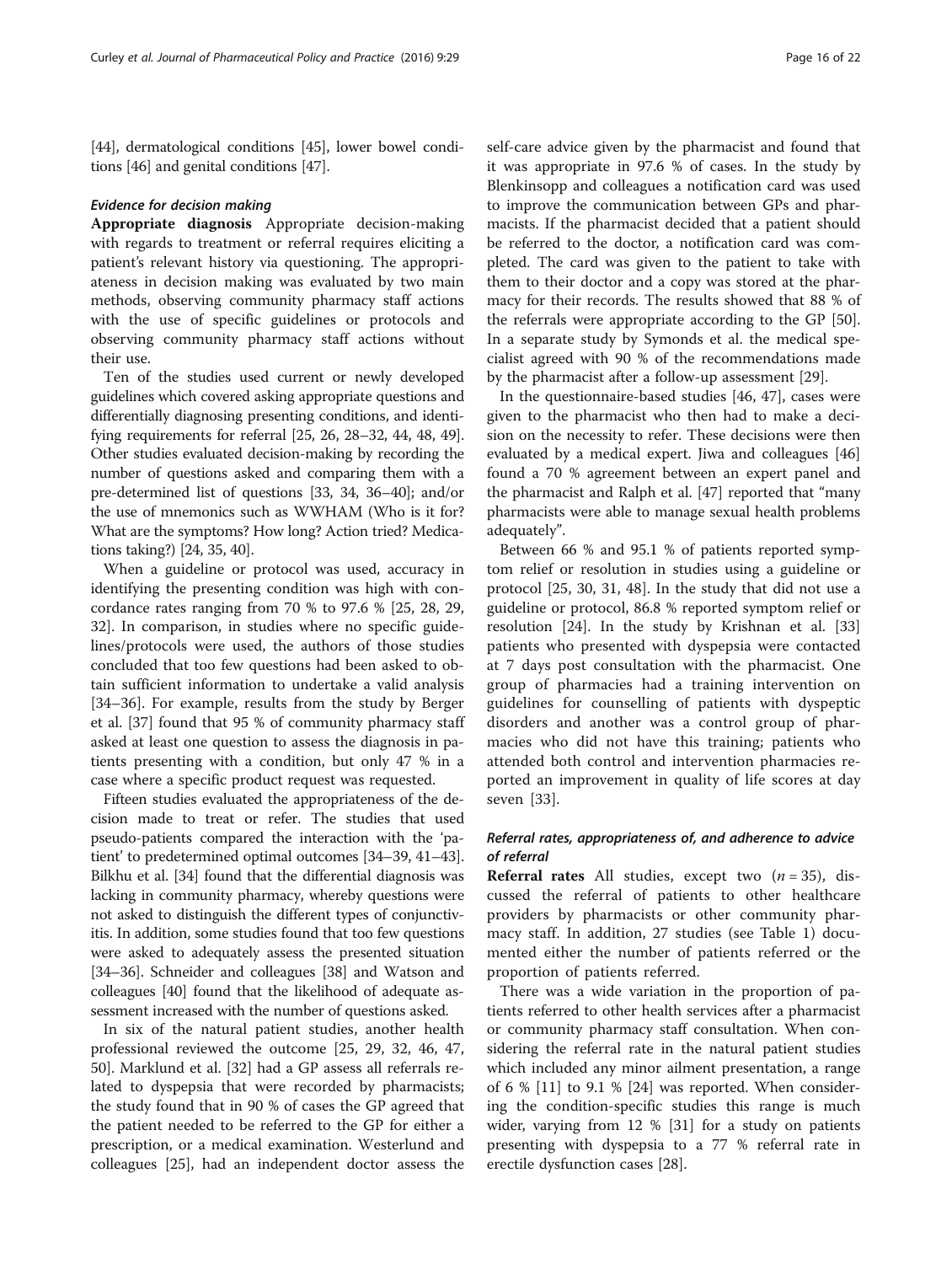Nine studies used pseudo-patients and documented referral [\[34](#page-20-0)–[39, 41](#page-20-0)–[43](#page-20-0)]; seven of the studies used one scenario, and the other two had two different case scenarios [\[36](#page-20-0), [37\]](#page-20-0). The most appropriate, predetermined outcome in eight of the cases used in these studies was referral [[36](#page-20-0)–[39](#page-20-0), [41](#page-20-0)–[43\]](#page-20-0) and the number of recorded patient referrals ranged between 8.8 % [[43](#page-20-0)] and 90 % [\[37](#page-20-0)]. Three studies consisted of patient scenarios that were considered to be appropriately managed by a community pharmacy staff member; in one study no referrals were recommended [\[37](#page-20-0)], and the remaining two reported referral rates of 14 % [\[34\]](#page-20-0) and 31 % [[35\]](#page-20-0).

In most of the studies where referrals occurred, patients were referred to a GP, but there were instances discussing referral to other health professionals, dentists in particular [\[41](#page-20-0)–[43\]](#page-20-0).

Adherence to referral advice Five studies included follow up with the patient, to evaluate what proportion had taken the advice of the pharmacist to visit another health professional. In four studies, [\[24](#page-20-0), [28, 30, 31\]](#page-20-0) 20 %–51 % of patients had taken the advice of the pharmacist. One study found 71 % patients acted on the advice of the pharmacist; in this case a referral card had been given to the patient [[50\]](#page-20-0).

## Reverse referral interventions

Whilst some studies involved patients presenting at the pharmacy directly, others described a reverse intervention service. These services offered a patient, who was seeking an appointment with a GP or nurse for treatment for a minor ailment, the option of a consultation with the community pharmacist instead. In such instances the community pharmacist could refer the patient back to the GP when necessary [[7, 51](#page-20-0), [52\]](#page-20-0). Hassell and colleagues found that the referral rate back to the GP was only 3.6 % [[51\]](#page-20-0) in one of their studies and 6 % [[11\]](#page-20-0) in the other. One study investigated refugees approaching either the nurse, support worker or reception staff at the refugee hostel about a minor ailment. Instead of being given an appointment with a GP, they were offered a voucher which they could exchange at a community pharmacy for an appropriate over the counter medication free of charge, after a consultation with the pharmacist [[52\]](#page-20-0). This study had a low number of referrals (1.1 %) back to the GP [[52\]](#page-20-0).

#### Recommendations from study authors

Twenty seven studies included in this review noted recommendations on community pharmacy, based on their findings. These are summarised below.

Additional pharmacy staff education or training Increased education, training or support for community

pharmacy staff was suggested in eight of the studies in [[33, 34, 39, 41, 42](#page-20-0), [44](#page-20-0), [45](#page-20-0), [47](#page-20-0)]. In most cases, the recommendations were specific to the medical condition being studied, for example, appropriate advice for sexual health [[47](#page-20-0)] and insomnia [\[39\]](#page-20-0), differential diagnosis of ocular conditions [\[34, 44\]](#page-20-0) and identifying signs of potential oral cancers with appropriate referral advice [\[41](#page-20-0), [42](#page-20-0)]. In addition, Hafajee et al. recognised that there are a large number of dermatological presentations in pharmacy, and suggested increased education at both undergraduate and postgraduate levels [[45\]](#page-20-0).

Use of guidelines and protocols Eleven of the studies suggested that guidelines or protocols be developed and used by community pharmacy [\[11, 22, 29](#page-20-0)–[31, 34](#page-20-0)–[36](#page-20-0), [42](#page-20-0), [46, 49](#page-20-0)]. For example, Hassell et al. [[11](#page-20-0)] proposed that guidelines could be developed by pharmacists in conjunction with GPs, and a two way referral system could be established. Mehuys and colleagues [[30](#page-20-0)] advocated for the use of structured questionnaires during consultations, with treatment options that ensured the recommendations made were evidence-based. Westerlund et al. [\[31\]](#page-20-0) suggested that a model designed to diagnose and treat problems related to symptoms be used in the community pharmacy setting.

More emphasis on appropriate advice to customers was recommended by three studies [\[26](#page-20-0), [35, 39\]](#page-20-0). Importantly, Vella et al., found that when customers asked for a specific product they were much less likely to be given advice on the use of that product [[26](#page-20-0)]. Furthermore, the provision of patient resources and educational material was suggested [\[28](#page-20-0), [29](#page-20-0), [45](#page-20-0)].

Documentation and integration of care Three of the studies made recommendations surrounding documentation of customer consultations and/or increased communication with the healthcare professional to whom the patient was being referred [[48, 50](#page-20-0), [53\]](#page-20-0). One study noted that the use of a notification card given to the patient to take to the health professional to which they were referred, improved patients following through on referral advice by pharmacists. The authors also suggested that more information could be included on this card, for example any screening measurements that had been taken, for example blood pressure, and this was being trialled [[50\]](#page-20-0). Erni and colleagues [\[48](#page-20-0)] also proposed that future services needed better integration into the health system to ensure "its efficacy, safety, cost effectiveness and acceptance by patients".

Documentation of patient consultations would also allow for follow-up treatment. It was suggested that there was a need for follow-up of some patients to ensure that appropriate care had been given and modification of treatment was made if necessary [\[28, 30\]](#page-20-0).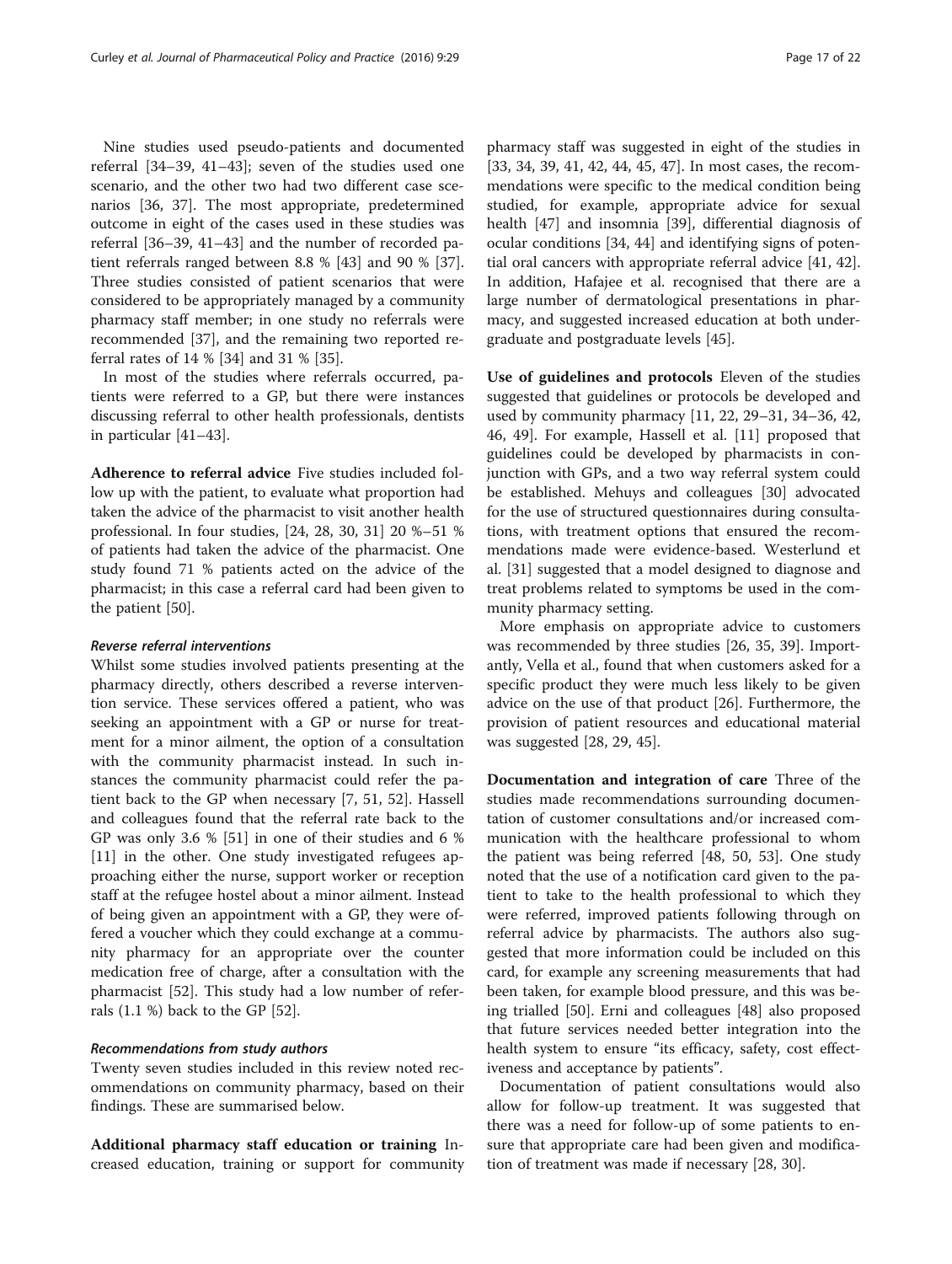Privacy and confidentiality Phillips and colleagues [[27](#page-20-0)] recognised the sensitive nature of certain conditions, and that some patients did not want to have a consultation in the pharmacy due to concerns about privacy. Having pharmacies with private consultation rooms may be beneficial for avoiding embarrassment and for ensuring confidentiality.

Access to the pharmacist In the studies where it was considered that the most appropriate decisions were made [\[38, 42\]](#page-20-0), pharmacists had conducted the consultation and thus the authors suggested that access to a pharmacist for consultations are a necessity.

Increased public awareness of pharmacist services Chui et al. [\[53\]](#page-20-0) recognised that education of the public about the services that pharmacists provide is important; in addition Hafejee and colleagues [\[45](#page-20-0)] noted that one inexpensive method to increase patients' knowledge of the roles pharmacists can play in managing their skin problems was by the use of leaflets.

## **Discussion**

This review addressed the feasibility of, and evidence for a CPTS and attempted to identify the key characteristics of such a service that are described in the literature. This review has found that elements of a CPTS currently exist in community pharmacies; however, the components of this service may need revising as we move forward. The recommendations of the various authors identified key areas which would need to be addressed to ensure that the service is safe and effective in terms of the appropriateness of differential diagnoses and decisions to treat or refer.

Pharmacists were found to make appropriate differential diagnosis decisions in a number of studies. However, several studies that did not use guidelines/protocols noted that pharmacists or their staff did not ask sufficient questions to obtain enough information to allow them to accurately assess the patient's condition. It is important for any consultation, whether the decision is to recommend treatment or to refer, to include adequate investigation using an appropriate number of pertinent questions. When guidelines/protocols were used this increased the appropriateness of the outcome [[25, 28, 29](#page-20-0), [32\]](#page-20-0); protocols can prompt appropriate questioning [\[54](#page-20-0)]. However, to optimise their use this must be coupled with training and education; Alkhatib and colleagues [[44\]](#page-20-0) showed that despite the high compliance with protocol use in their study, 21.8 % of pharmacists felt they required additional training. Computerised decision support systems have been trialled in community pharmacy [[25](#page-20-0)], and nurse-based triage [\[55](#page-20-0)] with some success. If this type of protocol system were to be utilised, logistics of use would have to be further tested in a community pharmacy environment. Regardless of whether the guidelines/protocols are computer-based on not, guidelines must be reviewed on a regular basis to ensure that the recommendations are evidence-based [\[56\]](#page-21-0).

Cost analysis was conducted in two studies based in the UK, which estimated the cost savings when patients sought advice from the community pharmacy in comparison to GPs or EDs [\[6](#page-20-0), [27\]](#page-20-0). Both of these studies concluded that there would be a significant cost benefit of schemes such as the MAS.

Overall, when the appropriateness of pharmacist referral decisions was evaluated by another health care expert, a high level of concordance was found. However, to our knowledge, there have been no studies that have looked at the appropriateness of treatment provided by pharmacists for patients using community pharmacy triage-like services; studies assessing the perspectives and health outcomes for patients are also scant. Whilst OTC medications can be effective in symptom control and resolution, and many minor ailments are likely to resolve without treatment, treatment with OTC medications has the potential to mask conditions or contribute towards diagnostic delay at a GP/ED. Varela et al. [[42](#page-20-0)] reported that when a pseudo-patient presented with symptoms reflective of oral cancer, few patients were appropriately referred. Similarly, Scully and colleagues [[43](#page-20-0)] found that fewer than 10 % of pharmacy staff recommended referral when a patient presented with a history suggestive of oral carcinoma. In both cases, if a patient was prescribed an OTC medication, this could delay presentation at the doctor for accurate diagnosis.

In order to reduce the risk of inappropriate diagnosis and inappropriate treatment, training and the use of guidelines and protocols have been advocated [[25, 28](#page-20-0), [29, 32\]](#page-20-0), to ensure that a comprehensive and relevant patient history is taken, and to guide differential diagnosis. Hassell et al. [\[11](#page-20-0)] proposed that guidelines could be developed by pharmacists in conjunction with GPs, and Mehuys et al. [[30\]](#page-20-0) highlighted the need for evidencebased recommendations within such guidelines. Erni and colleagues [\[48\]](#page-20-0) described the netCare triage service where 24 decision trees were developed. What is not yet known is whether the implementation of these guidelines would necessarily result in compliance. Alkhatib et al. [[44](#page-20-0)] found that 55.5 % of pharmacists self-reported "always" using the specified protocol for the provision of ophthalmic chloramphenicol and a further 29.4 % used the protocol "usually". Nonetheless, 6.7 % "never" used the protocol.

Varela-Centelles et al. reported that pharmacist interactions with patients led to a higher proportion of appropriate decisions being made [[42](#page-20-0)] than when consultations were with pharmacy support staff. In a study by Sheridan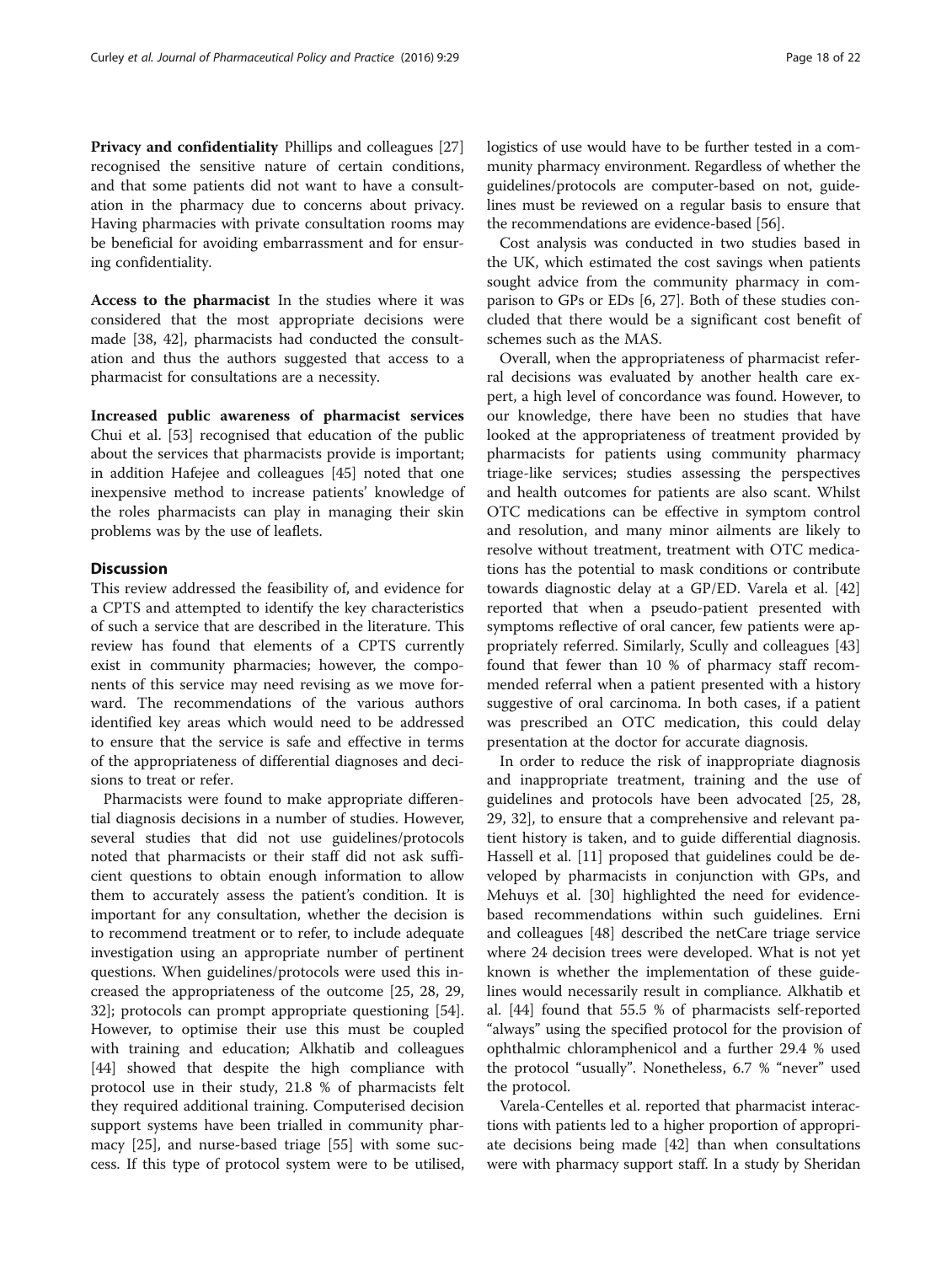et al., pharmacy assistants saw themselves as being the first point of contact within the pharmacy [\[57\]](#page-21-0), and the same study also found that pharmacists perceived pharmacy assistants as "gatekeepers" to the pharmacist. For a CPTS, it is therefore important to ensure that pharmacy support staff have adequate training, and they know when to refer to the pharmacist. The use of protocols can guide this process. However, this then raises the question of whether a future CPTS should be restricted to accredited pharmacies where staff have undertaken specific training and the pharmacies meet certain criteria.

There have been contrasting perspectives from healthcare professionals with respect to the community pharmacy's role in the triage of minor ailments. Morris and colleagues surveyed GPs' opinions on the treatment of minor ailments by GPs and potentially pharmacists [\[1](#page-19-0)]. Whilst there were favourable responses toward pharmacists in this role from some, others expressed concerns about the quality of pharmacists' advice they did not know and only 50.9 % of GPs would recommend their patients seek advice from a pharmacist [\[1\]](#page-19-0).

Patients have also been reported to have mixed perceptions about the role of pharmacists in healthcare. A study by Gidman et al. [\[58\]](#page-21-0) described opinions of the public toward the role of the pharmacists and pharmacy services, including their role in the management of minor ailments. Some patients viewed the role of the pharmacist as a dispenser of medicines prescribed by the doctor and raised concerns about the incomplete nature of the services provided by community pharmacies and their lack of communication with GPs. On the other hand, others viewed pharmacists' knowledge of OTC products to be greater than that of the GP and expressed their trust in the pharmacist as being able to competently deal with minor self-limiting conditions [[58\]](#page-21-0). Erni and colleagues [\[48](#page-20-0)] proposed that future triage services need better integration into the health system. This notion was also highlighted by Blenkinsopp et al. [[50\]](#page-20-0) and Marklund et al. [\[32](#page-20-0)] where referral cards were used between pharmacists and GPs.

Integrated computer-based healthcare services which link pharmacy and GP data, for example, are attainable. Whilst the studies in this review did not discuss whether IT integration was available, examples do exist. In New Zealand, "Testsafe" is a medical information sharing service for certain areas of the country, which gives healthcare providers access to diagnostic test results, reports and medicines information for their patients, in addition what medications have been dispensed by community pharmacists [\[59](#page-21-0)]. Such a system could be used for pharmacists to report on CPTS interactions.

This review did not focus on the funding of CPTS in pharmacies; however, it is evident that cost is an important factor in considering the service's feasibility. First of all, there is the issue of whether patients will pay for such a service. If a patient payment is required, one needs to consider whether they will use the service, in situations where GP and ED visits are free of charge, as in the UK. Conversely, in New Zealand, for example, unless you are under the age of 13, there is a cost associated with visiting a GP and thus a CPTS which is free of charge may be more attractive to patients. If no patient charge is to be made, this leaves the issue of who would fund the service.

One purpose of a recognised CPTS is to reduce the burden on other health providers such as GPs and EDs. Hassell et al. [\[51\]](#page-20-0) found that diverting those seeking treatment for minor ailments from GPs to community pharmacies resulted in a 37.8 % reduction in GP consultations for 12 self-limiting conditions, although the overall GP workload did not decrease.

New and emerging services pertaining to the provision of advice and treatment for minor ailments, for example the MAS, are being utilised in some countries [[6](#page-20-0), [22](#page-20-0), [52](#page-20-0)]. When questioned, patients who have used services such as the MAS, reported that if these pharmacy services were not available, they would have visited a GP or emergency services [\[6](#page-20-0)]. In addition, reverse referral interventions appear promising in reducing the workload of the GP for minor ailment consultations as they have resulted in few referrals back to the GP [\[7](#page-20-0), [11\]](#page-20-0).

An ideal CPTS needs to be one that is accessible [[24](#page-20-0)] and that the public is aware of [[28, 53\]](#page-20-0), with sufficient resources, including competent staff that are available to appropriately question, diagnose and then either resolve or refer patients to the appropriate healthcare provider when necessary. Furthermore, communication and an interprofessional collaborative relationship between pharmacists and other healthcare professionals are integral to the success of a CPTS. Whilst a previous model developed referral cards to be taken by the patient to the referred provider [\[50\]](#page-20-0), integrated computer-based systems may also be useful [[25, 31](#page-20-0)]. Furthermore, having mutual support between GPs and pharmacists could allow for the potential of a two-way referral system [\[11](#page-20-0)]. In the netCare model, access to a dedicated GP to request a second opinion was available to pharmacists, which was used in only 17 % of cases [\[48\]](#page-20-0). This back-up consultation access may be valuable. Finally, documentation of the triage interaction is an important aspect of a potential service, and would allow for follow-up consultations to be arranged and medical notes available for re-assessment, and also allow the potential for auditing of services for quality.

It is important to differentiate community pharmacy triage from ED triage. In ED, the triage of patients involves the presenting condition being assessed for urgency and a decision on how soon treatment is required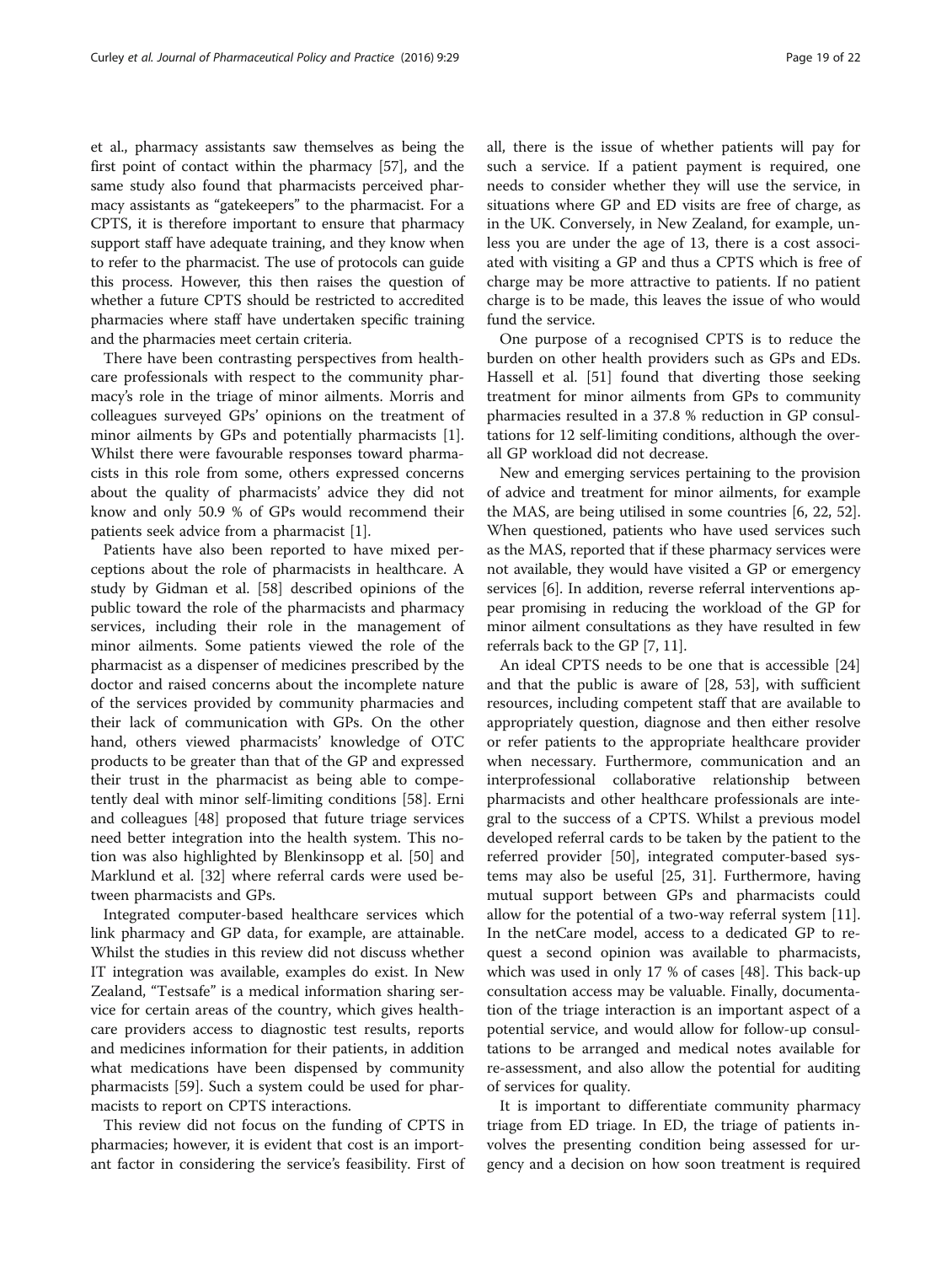<span id="page-19-0"></span>[[60\]](#page-21-0), and hence ED triage encompasses the management of the full range of presentations from minor to life threatening [[60](#page-21-0)]. However, in community pharmacy, an additional factor needs to be acknowledged – that there are many situations in which pharmacists are not able to treat, even if they are considered relatively minor and non-urgent. Thus triage in community pharmacy is not the same as triage in ED. The importance of a clear definition of CPTS is therefore essential.

Whilst the definition used in this review (from Chapman et al. [[23\]](#page-20-0)) describes elements of this service, the variability in current triage services suggests that this may not be sufficient to adequately define a CPTS. Community pharmacy triage may be best described as structured service which responds to contact initiated by the patient or caregiver for advice or a specific product request. This is then followed up with appropriate questioning with the decision to treat or refer to another health practitioner. Ideally, this should then be documented in the patient's notes held in the pharmacy and available to the GP in the patient's electronic health record, in an integrated health system. For the presentations that do not require referral to another health care provider, treatment and advice should be recommended based on evidence-based information.

We must also bear in mind that countries worldwide differ in their provision of prescription and nonprescription medicines. There are differences in regulations about where certain medications can be legally sold and by whom. For example, in the United States [[33\]](#page-20-0) all non-prescription medications do not have to be sold in a pharmacy setting. This is in stark contrast to many countries in Europe where all medicines have to be sold in a pharmacy [\[33\]](#page-20-0).

Furthermore, we chose to define "appropriateness" in the light of clinical acceptability by other health professionals and patients. However, there is lack of clarity around how or whether appropriateness could also be expanded to include other parameters outside of our criteria. This review did not focus on the funding of CPTS in pharmacies; however, it is evident that cost is an important factor in considering such a service's feasibility, which could be a focus for future reviews.

## Conclusion

Community pharmacists are seen as the most accessible health professionals [\[58](#page-21-0)] and are ideally placed to provide advice on both symptom presentations and OTC medication requests [\[61](#page-21-0), [62\]](#page-21-0). Some have argued that their accessibility makes community pharmacy well suited to offer extended health services, providing convenient access points to those who are unable to use other services [[58\]](#page-21-0). This review explored the potential for the future provision of more formally recognised triage services by evaluating the feasibility and the appropriateness of such services. From this review it is evident that the development and use of guidelines/ protocols for the management of minor ailments within community pharmacies facilitates accurate assessment of a patient's condition with respect to whether a patient needs referral to another health care professional, and the urgency of this, or whether they can be safely treated in the pharmacy setting. Structured protocols along with adequate staff training would ensure the elicitation of a comprehensive and accurate patient history resulting in appropriate recommendations for the management of the condition. Such a service would be likely to reduce the burden on other health care providers. However, while we have highlighted the feasibility of such a service, we also acknowledge that a number of questions remain unanswered.

#### **Abbreviations**

CPTS: Community pharmacy triage services; ED: Emergency department; GP: General practitioner; IPA: International pharmaceutical abstracts; MAS: Minor ailments scheme

#### Acknowledgements

We would like to acknowledge the NZ Pharmacy Education and Research Foundation (NZPERF) and the Pharmacy Guild of NZ for the funding for two summer studentships that contributed to this work.

#### Funding

JM and RG received funding from the Pharmacy Guild of New Zealand and the New Zealand Pharmacy Education and Research Foundation for work on summer studentships which contributed to this paper. The views expressed in this paper do not necessarily reflect the views of these organisations, which had no involvement in the drafting of this paper.

#### Availability of data and materials

Not applicable – this is a review of current literature.

#### Authors' contributions

LC: conception, extraction of data, analysis, interpretation, writing the review, revising and given final approval. JM: extraction of data, revising and given final approval. RG: extraction of data, revising and given final approval. TA: conception, revising and given final approval. MJ: conception, revising and given final approval. MM: conception, interpretation, revising and given final approval. JSha: conception, interpretation, drafting and revising and given final approval. JShe: conception, interpretation, drafting and revising and given final approval.

#### Competing interests

The authors declare that they have no competing interests.

#### Consent for publication

Not applicable.

#### Ethics approval and consent to participate Not applicable.

Received: 18 May 2016 Accepted: 10 September 2016 Published online: 29 September 2016

#### References

- 1. Morris CJ, Cantrill JA, Weiss MC. GPs' attitudes to minor ailments. Fam Pract. 2001;18(6):581–5.
- 2. Bodenheimer T, Pham HH. Primary care: current problems and proposedsolutions. Health Aff. 2010;29(5):799–805.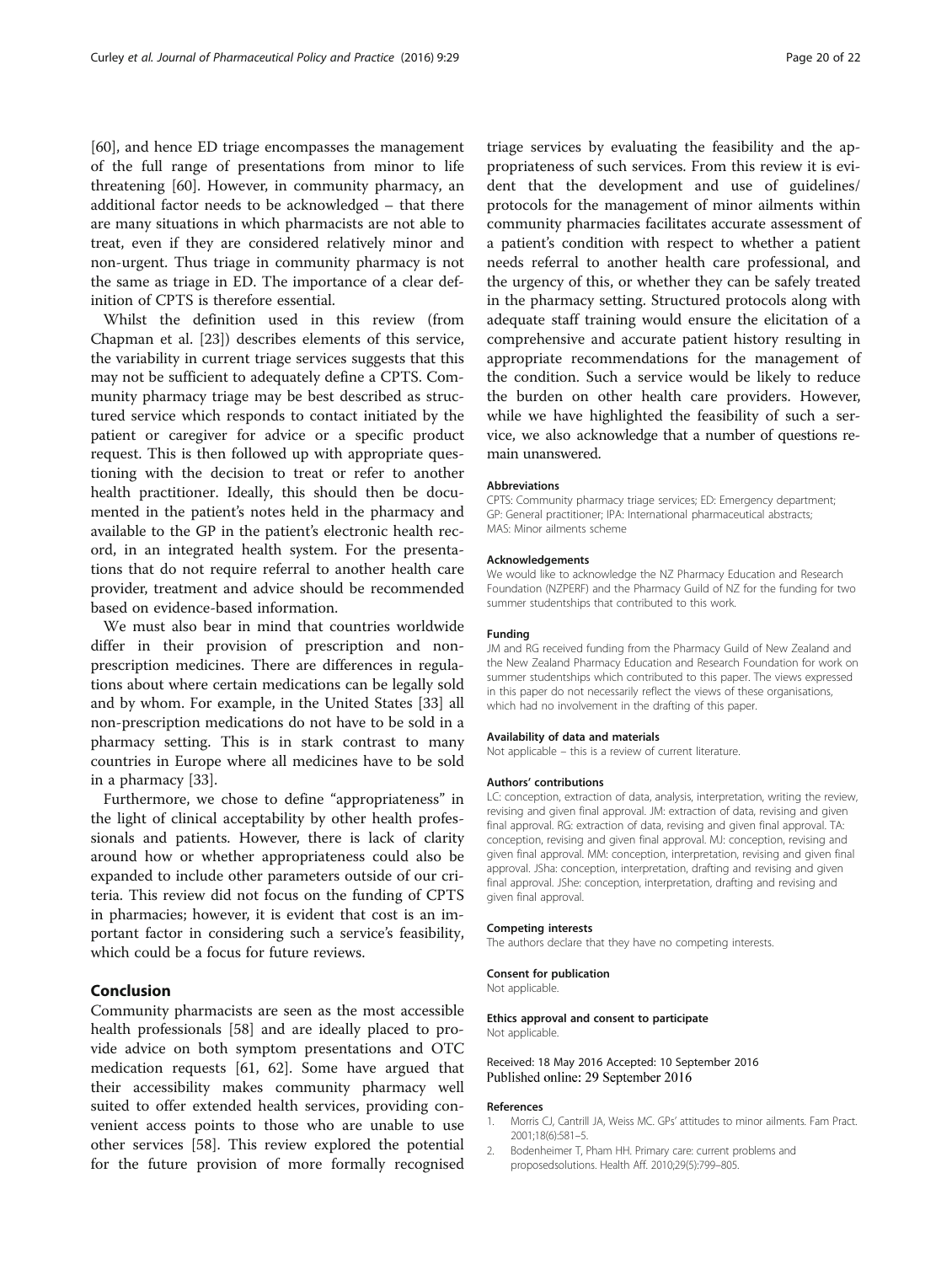- <span id="page-20-0"></span>3. Evans R et al. Apocalypse No : population aging and the future of health care systems. Social and Economic Dimensions of an Ageing Population, 2001. Research paper 59.
- 4. Anonymous. Public health and aging: trends in aging—United States and worldwide. JAMA. 2003;289(11):1371–3.
- 5. Cornwall J, JA. Davey. Impact of population ageing in New Zealand on the demand for health and disability support services and workforce implications New Zealand Institute for Research on Ageing (NZiRA) and the Health Services Research Centre (HSRC), Victoria University of Wellington. 2004. [https://www.health.govt.nz/system/files/documents/publications/](https://www.health.govt.nz/system/files/documents/publications/cornwallanddavey.pdf) [cornwallanddavey.pdf](https://www.health.govt.nz/system/files/documents/publications/cornwallanddavey.pdf). Accessed 30 Sept 2016.
- 6. Baqir W, et al. Cost analysis of a community pharmacy 'minor ailment scheme' across three primary care trusts in the North East of England. J Public Health. 2011;33(4):551–5.
- 7. Bojke C, et al. Increasing patient choice in primary care: the management of minor ailments. Health Econ. 2004;13(1):73–86.
- 8. Merriam Webster dictionary. Full Definition of triage. Available from: [http://www.merriam-webster.com/dictionary/triage.](http://www.merriam-webster.com/dictionary/triage) Accessed 30 Sept 2016.
- 9. Health, N.Z.M.o. Emergency department triage. 2011. Available from: [http://www.health.govt.nz/our-work/hospitals-and-specialist-care/emergency](http://www.health.govt.nz/our-work/hospitals-and-specialist-care/emergency-departments/emergency-department-triage)[departments/emergency-department-triage.](http://www.health.govt.nz/our-work/hospitals-and-specialist-care/emergency-departments/emergency-department-triage) Accessed 30 Sept 2016.
- 10. Ministry of Health. Healthline. 2015. Available from: [http://www.health.govt.nz/your](http://www.health.govt.nz/your-health/services-and-support/health-care-services/healthline)[health/services-and-support/health-care-services/healthline.](http://www.health.govt.nz/your-health/services-and-support/health-care-services/healthline) Accessed 30 Sept 2016.
- 11. Hassell K, et al. A pathway to the GP: the pharmaceutical 'consultation' as a first port of call in primary health care. Fam Pract. 1997;14(6):498–502.
- 12. Gauld NJ, et al. Widening consumer access to medicines through switching medicines to non-prescription: a six country comparison. PLoS One. 2014; 9(9):e107726.
- 13. Anonymous. Chloramphenicol eye drops approved as pharmacy medicine for treatment of bacterial conjunctivitis. Pharm J. 2005;274:697.
- 14. Gauld N. Improving access to urinary tract infection treatment: the reclassification of trimethoprim. SelfCare. 2012;3(6):115–20.
- 15. MINA study, Community Pharmacy Management of Minor Illness. Pharmacy Research UK, 2014.
- 16. ASMI Media Release. Available from: [http://www.i2p.com.au/article/asmi](http://www.i2p.com.au/article/asmi-media-releases-september-2009)[media-releases-september-2009](http://www.i2p.com.au/article/asmi-media-releases-september-2009). Accessed 30 Sept 2016.
- 17. Fielding S, et al. Estimating the burden of minor ailment consultations in general practices and emergency departments through retrospective review of routine data in North East Scotland. Fam Pract. 2015;32(2):165–72.
- 18. Proprietary Association of Great Britain. Making the case for the self care of minor ailments. 2009. Available from: [http://www.selfcareforum.org/wp](http://www.selfcareforum.org/wp-content/uploads/2011/07/Minorailmentsresearch09.pdf)[content/uploads/2011/07/Minorailmentsresearch09.pdf](http://www.selfcareforum.org/wp-content/uploads/2011/07/Minorailmentsresearch09.pdf). Accessed 30 Sept 2016.
- 19. Bednall R, et al. Identification of patients attending accident and emergency who may be suitable for treatment by a pharmacist. Fam Pract. 2003;20(1):54–7.
- 20. Welle-Nilsen LK, et al. Minor ailments in out-of-hours primary care: an observational study. Scand J Prim Health Care. 2011;29(1):39–44.
- 21. Bellingham C. How the minor ailments service works. Pharm J. 2004; 272(7284):115–6.
- 22. Mansell K, et al. Evaluating pharmacist prescribing for minor ailments. Int J Pharm Pract. 2015;23(2):95–101.
- 23. Chapman C, J Marriott, D. van den Bosch. The Nature, Extent and Impact of Triage Provided By Community Pharmacy in Victoria. Pharmacy Guild of Australia; 2010. [http://guild.org.au/services-programs/research-and-development/archive](http://guild.org.au/services-programs/research-and-development/archive---fourth-agreement/iig-008) [fourth-agreement/iig-008](http://guild.org.au/services-programs/research-and-development/archive---fourth-agreement/iig-008)
- 24. Coelho RB, Costa FA. Impact of pharmaceutical counseling in minor health problems in rural Portugal. Pharm Pract. 2014;12(4):451.
- 25. Westerlund T, Andersson IL, Marklund B. The quality of self-care counselling by pharmacy practitioners, supported by IT-based clinical guidelines. Pharm World Sci. 2007;29(2):67–72.
- 26. Vella E, et al. Development of protocols for the provision of headache and back-pain treatments in Maltese community pharmacies. Int J Pharm Pract. 2009;17(5):269–74.
- 27. Philips Z, et al. The role of community pharmacists in prescribing medication for the treatment of head lice. J Public Health Med. 2001;23(2):114–20.
- 28. Martin Morales A, et al. Community pharmacy detection of erectile dysfunction in men with risk factors or who seek treatment or advice but lack a valid prescription. J Sex Med. 2013;10(9):2303–11.
- 29. Symonds T, et al. A feasibility study comparing pharmacist and physician recommendations for sildenafil treatment. J Sex Med. 2011;8(5):1463–71.
- 30. Mehuys E, et al. Self-medication of upper gastrointestinal symptoms: a community pharmacy study. Ann Pharmacother. 2009;43(5):890–8.
- 31. Westerlund T, et al. Evaluation of a model for counseling patients with dyspepsia in Swedish community pharmacies. Am J Health Syst Pharm. 2003;60(13):1336–41.
- 32. Marklund B, et al. Referrals of dyspeptic self-care patients from pharmacies to physicians, supported by clinical guidelines. Pharm World Sci. 2003;25(4):168–72.
- 33. Krishnan HS, Schaefer M. Evaluation of the impact of pharmacist's advice giving on the outcomes of self-medication in patients suffering from dyspepsia. Pharm World Sci. 2000;22(3):102–8.
- 34. Bilkhu P, et al. The management of ocular allergy in community pharmacies in the United Kingdom. Int J Clin Pharm. 2013;35(2):190–4.
- 35. Driesen A, Vandenplas Y. How do pharmacists manage acute diarrhoea in an 8-month-old baby? A simulated client study. Int J Pharm Pract. 2009; 17(4):215–20.
- 36. Rutter PM, Horsley E, Brown DT. Evaluation of community pharmacists' recommendations to standardized patient scenarios. Ann Pharmacother. 2004;38(6):1080–5.
- 37. Berger K, Eickhoff C, Schulz M. Counselling quality in community pharmacies: implementation of the pseudo customer methodology in Germany. J Clin Pharm Ther. 2005;30(1):45–57.
- 38. Schneider CR, et al. Provision of primary care to patients with chronic cough in the community pharmacy setting. Ann Pharmacother. 2011;45(3):402–8.
- 39. Kippist C, et al. How do pharmacists respond to complaints of acute insomnia? A simulated patient study. Int J Clin Pharm. 2011;33(2):237–45.
- 40. Watson MC, et al. Factors predicting the guideline compliant supply (or non-supply) of non-prescription medicines in the community pharmacy setting. Qual Saf Health Care. 2006;15(1):53–7.
- 41. Evans MJ, Gibbons AJ. Advice given in community pharmacies to patients with possible oral carcinoma. Br J Oral Maxillofac Surg. 2005;43(3):253–5.
- 42. Varela-Centelles P, et al. Oral cancer awareness at chemist's and herbalist's shops: new targets for educational interventions to prevent diagnostic delay. Oral Oncol. 2012;48(12):1272–5.
- 43. Scully C, Gill Y, Gill Z. How community pharmacy staff manage a patient with possible oral cancer. Br J Oral Maxillofac Surg. 1989;27(1):16–21.
- 44. Alkhatib L, et al. An evaluation of the reclassification of ophthalmic chloramphenicol for the management of acute bacterial conjunctivitis in community pharmacies in Western Australia. Int J Pharm Pract. 2015;23(2):111–20.
- 45. Hafejee A, Coulson IH. Community pharmacists' role in managing common skin problems. Br J Dermatol. 2006;155(6):1297.
- 46. Jiwa M, Spilsbury K, Duke J. Do pharmacists know which patients with bowel symptoms should seek further medical advice? A survey of pharmacists practicing in community pharmacy in Western Australia. Ann Pharmacother. 2010;44(5):910–7.
- 47. Ralph SG, Preston A, Clarke J. Over-the-counter advice for genital problems: the role of the community pharmacist. Int J STD AIDS. 2001;12(8):513–5.
- 48. Erni P, et al. netCare, a new collaborative primary health care service based in Swiss community pharmacies. Res Soc Adm Pharm. 2016;12(4):622–6.
- 49. Jiwa M, et al. Piloting and validating an innovation to triage patients presenting with cough to community pharmacies in Western Australia. Qual Prim Care. 2012;20(2):83–91.
- 50. Blenkinsopp A, Jepson M, Drury M. Using a notification card to improve communication between community pharmacists and general practitioners. Br J Gen Pract. 1991;41(344):116–8.
- 51. Hassell K, et al. Managing demand: transfer of management of self limiting conditions from general practice to community pharmacies. BMJ. 2001; 323(7305):146–7.
- 52. Parmentier H, et al. Community pharmacy treatment of minor ailments in refugees. J Clin Pharm Ther. 2004;29(5):465–9.
- 53. Chui WK, Li SC. Advice-giving on self-medication: perspectives of community pharmacists and consumers in Singapore. J Clin Pharm Ther. 2005;30(3):225–31.
- 54. Huibers L, et al. Safety of telephone triage in out-of-hours care: a systematic review. Scand J Prim Health Care. 2011;29(4):198–209.
- 55. Marklund B, et al. Computer-supported telephone nurse triage: an evaluation of medical quality and costs. J Nurs Manag. 2007;15(2):180–7.